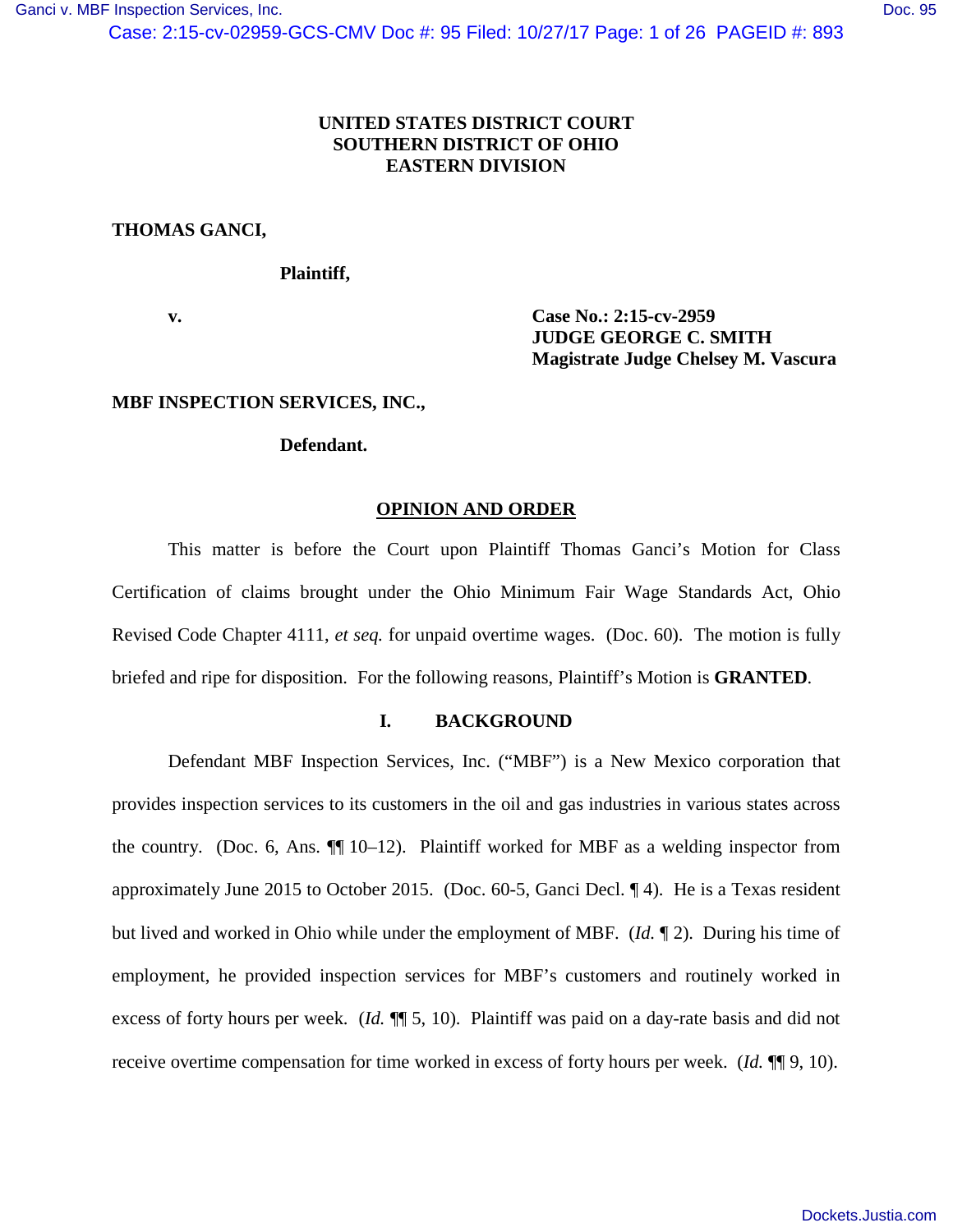#### Case: 2:15-cv-02959-GCS-CMV Doc #: 95 Filed: 10/27/17 Page: 2 of 26 PAGEID #: 894

On October 30, 2015, Plaintiff filed the present action seeking class relief under both the Fair Labor Standards Act ("FLSA"), 29 U.S.C. § 201, *et seq.*, and the Ohio Minimum Fair Wage Standards Act, Ohio Revised Code Chapter 4111, *et seq.* ("Fair Wage Act"). (Doc. 1, Complaint). On November 24, 2015, MBF filed its Answer asserting as affirmative defenses that MBF inspectors like Plaintiff were exempt from federal and state overtime laws under the executive, administrative, professional, and highly compensated exemptions. (Doc. 6, 25th Affirmative Defense).

This Court previously conditionally certified a collective action under the FLSA encompassing the following class:

All inspection personnel and those similarly situated who were paid a day rate and who worked for Defendant at any time since three years prior to this Court's order granting conditional certification.

(Doc. 26 at 2). MBF did not contest the conditional certification of the collective action. (*Id.*). Plaintiff then distributed Court-approved notice of the FLSA collective action to potential members of the collective action class. The FLSA notice period has closed, and a total of 56 inspectors who worked for MBF around the country have filed consent forms to join the FLSA collective action. (Doc. 60-2, Baggio Decl. ¶ 2).

 Plaintiff now seeks to certify as a class action under Federal Rules of Civil Procedure 23(a) and (b)(3) the following class of individuals who allegedly have claims against MBF under Ohio's Fair Wage Act:

All inspection personnel, other than chief inspectors and lead inspectors, who were paid a day rate and who worked for Defendant under a Spectra contract at any time since three years prior to filing of this Complaint.

(Doc. 60, Mot. for Class Certification). During discovery, MBF produced a list of inspection personnel who worked in Ohio during the proposed class period. (Doc. 60-8, Class List). The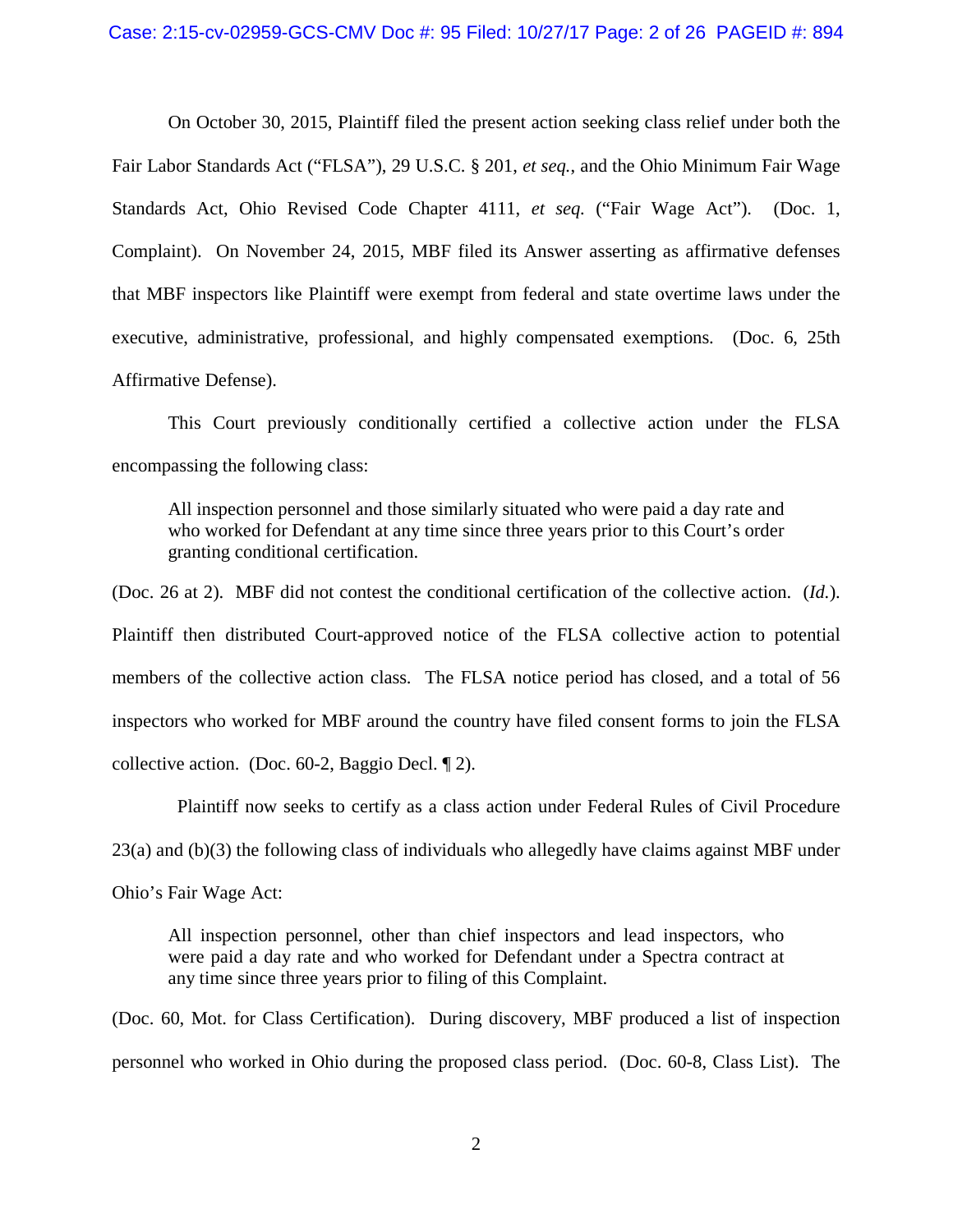list identifies  $67<sup>1</sup>$  $67<sup>1</sup>$  $67<sup>1</sup>$  personnel falling within Plaintiff's proposed Rule 23 class definition. (Doc. 60-2, Baggio Decl. ¶ 3). Of those 67 individuals, five consented to join the FLSA collective action. (*Id.* ¶ 4).

## **II. CLASS CERTIFICATION STANDARD OF REVIEW**

Federal Rule of Civil Procedure 23(a) provides that class action lawsuits may be certified

if:

- (1) the class is so numerous that joinder of all members is impracticable;
- (2) there are questions of law or fact common to the class;
- (3) the claims or defenses of the representative parties are typical of the claims or defenses of the class; and
- (4) the representative parties will fairly and adequately protect the interests of the class.

Fed. R. Civ. P.  $23(a)(1)$ –(4). In addition to the four requirements set forth in Rule 23(a), the party seeking certification must also demonstrate that it satisfies at least one of the subcategories of Rule 23(b). *Comcast Corp. v. Behrend*, 133 S. Ct. 1426, 1432 (2013); *In re Am. Med. Sys., Inc.*, 75 F.3d 1069, 1079 (6th Cir. 1996). Here, Plaintiff has moved for certification pursuant to Rule 23(b)(3), which dictates that a class action may proceed when "the court finds that the questions of law or fact common to class members predominate over any questions affecting only individual members, and that a class action is superior to other available methods for fairly and efficiently adjudicating the controversy." Fed. R. Civ. P. 23(b)(3).

District courts have broad discretion in certifying class actions so as long as they exercise such discretion within the framework of Rule 23. *Coleman v. Gen. Motors Acceptance Corp.*,

<span id="page-2-0"></span> $1$  Doc. 60-8 appears to be a list of all MBF personnel who worked in Ohio during the relevant time period and includes 97 unique individuals. Not all of these individuals appear to have worked as inspectors, and many appear to have worked as chief or lead inspectors who are excluded from the proposed Rule 23 class. Neither party has clarified for the Court exactly which individuals listed in Doc. 60-8 would fall within the class, and the briefing variously refers to the proposed class as comprising 66, 67, or 68 members. Nonetheless, for the purposes of the present motion, the Court is satisfied that the proposed class consists of no more than 68 individuals.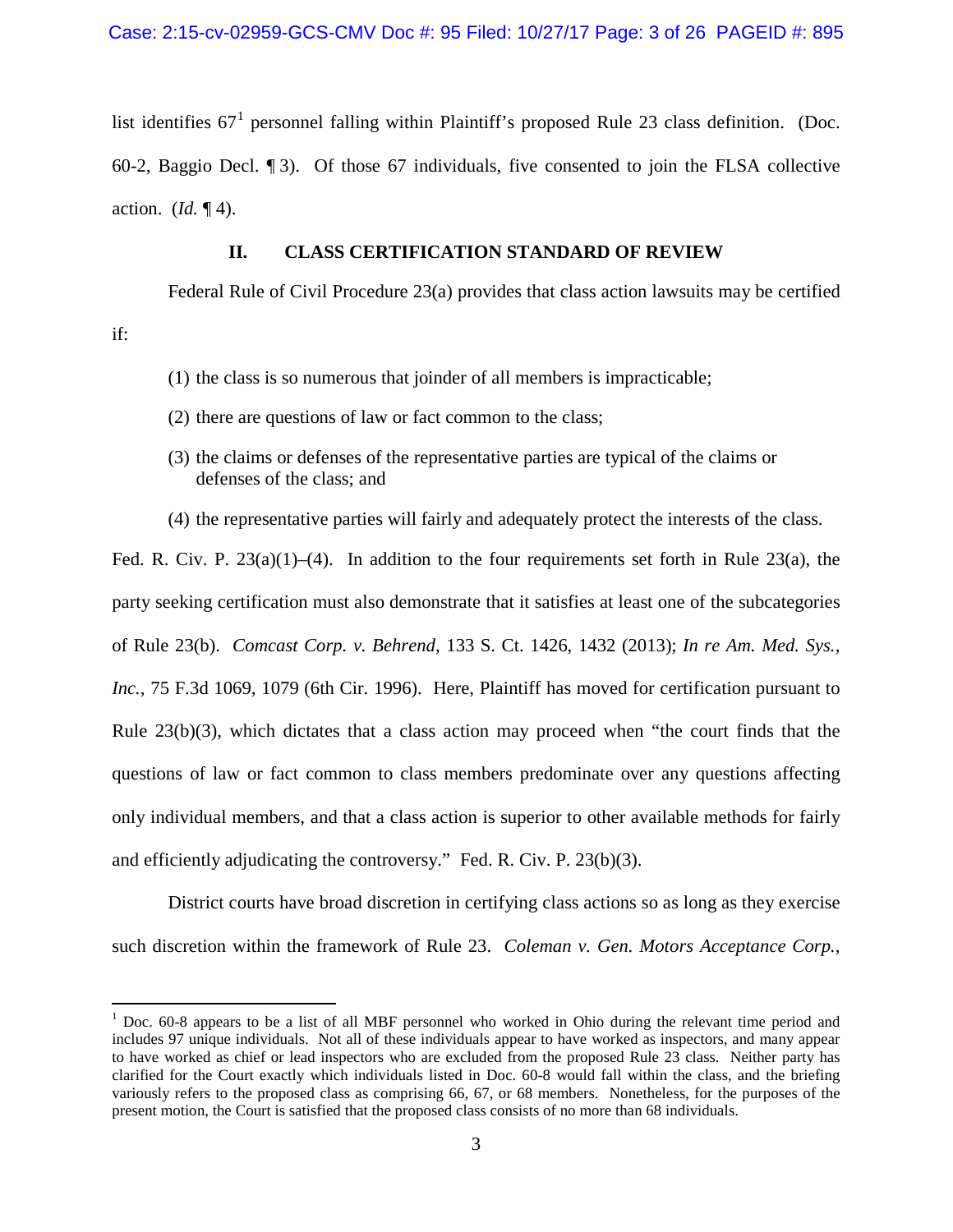296 F.3d 443, 446 (6th Cir. 2002). However, a class "may only be certified if the trial court is satisfied, after a rigorous analysis, that the prerequisites of Rule 23(a) have been satisfied." *Gen. Tel. Co. of Sw. v. Falcon*, 457 U.S. 147, 161 (1982); *Sprague v. Gen. Motors Corp.*, 133 F.3d 388, 397 (6th Cir. 1998). While the plaintiff's likelihood of ultimate success of his or her claims on the merits is not one of the elements of the "rigorous analysis," "[m]erits questions may be considered to the extent—but only to the extent—that they are relevant to determining whether the Rule 23 prerequisites for class certification are satisfied." *Amgen Inc. v. Connecticut Ret. Plans & Tr. Funds*, 568 U.S. 455, 466 (2013).

### **III. DISCUSSION**

Plaintiff seeks class certification under Federal Rules of Civil Procedure 23(a) and 23(b)(3) of his Ohio Fair Wage Act claims for unpaid overtime wages. The Court will briefly address the proposed class definition and then analyze each of the requirements of Rule 23(a) and Rule 23(b)(3).

### **A. Class definition**

The class definition proposed by Plaintiff ("All inspection personnel, other than chief inspectors and lead inspectors, who were paid a day rate and who worked for Defendant under a Spectra contract at any time since three years prior to filing of this Complaint") does not on its face limit the class to those inspectors who worked in Ohio. However, Plaintiff seeks to certify this class only for his Ohio Fair Wage Act claims, and the Complaint specifies that Plaintiff brings the putative Rule 23 class action "on behalf of all similarly situated individuals within the State of Ohio." (Doc. 1, Complaint  $\P$  26). Moreover, both parties in their briefing refer to the proposed class as comprising only those inspectors who worked in Ohio. (Doc. 60-1, Pl.'s Mem. in Supp. at 1; Doc. 69, Def.'s Mem. in Opp. at 10; Doc. 60-8, Class List). The Court therefore construes Plaintiff's motion to seek certification of the following amended class definition: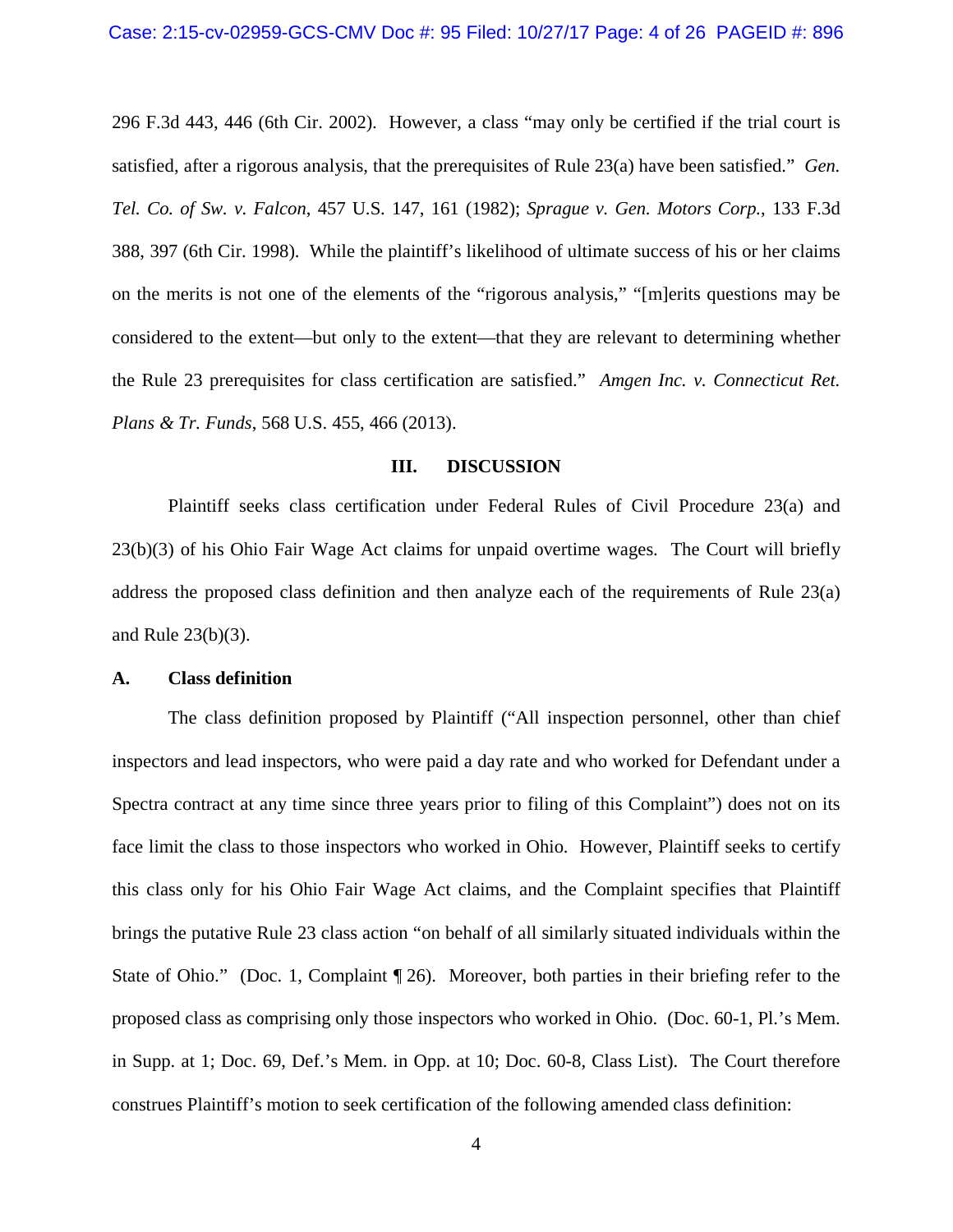All inspection personnel, other than chief inspectors and lead inspectors, who were paid a day rate and who worked for Defendant *in Ohio* under a Spectra contract at any time since three years prior to filing of this Complaint.

## **B. Rule 23(a) Requirements**

### **1. Numerosity**

Class certification is not appropriate unless the class is so numerous as to render joinder of all members impracticable. *Young v. Nationwide Mut. Ins. Co.*, 693 F.3d 532, 541 (6th Cir. 2012); Fed. R. Civ. P.  $23(a)(1)$ . "There is no strict numerical test for determining impracticability of joinder," *Am. Med. Sys*, 75 F.3d at 1079, but courts routinely hold that "a class of 40 or more members is sufficient to meet the numerosity requirement." *Castillo v. Morales, Inc.*, 302 F.R.D. 480, 487 (S.D. Ohio 2014) (Marbley, J.).

Beyond sheer numbers, Rule  $23(a)(1)$  requires that joinder be "impracticable," an inquiry that "requires examination of the specific facts of each case and imposes no absolute limitations." *General Tel. Co. v. EEOC,* 446 U.S. 318, 330 (1980). The plaintiff is not required to "establish that it is impossible to join all members of the proposed class[,]" but simply that joinder "would be difficult and inconvenient." *Swigart v. Fifth Third Bank*, 288 F.R.D. 177, 182 (S.D. Ohio 2012) (Black, J.) (quoting *Day v. NLO,* 144 F.R.D. 330, 333 (S.D. Ohio 1992) (Spiegel, J)). Practicability of joinder is informed by "ease of identifying members and determining addresses, ease of service on members if joined, and geographical dispersion among other things." *Turnage v. Norfolk S. Corp.*, 307 F. App'x 918, 921 (6th Cir. 2009).

Here, the parties are in agreement that the proposed class numbers approximately 67 individuals. While this number is larger than the 40-member rule of thumb, MBF argues that joinder would nevertheless be easily accomplished because MBF has produced the names and contact information of all 67 members of the class. Class members are therefore already identified and could easily be served if joined as named plaintiffs. MBF also asserts that, based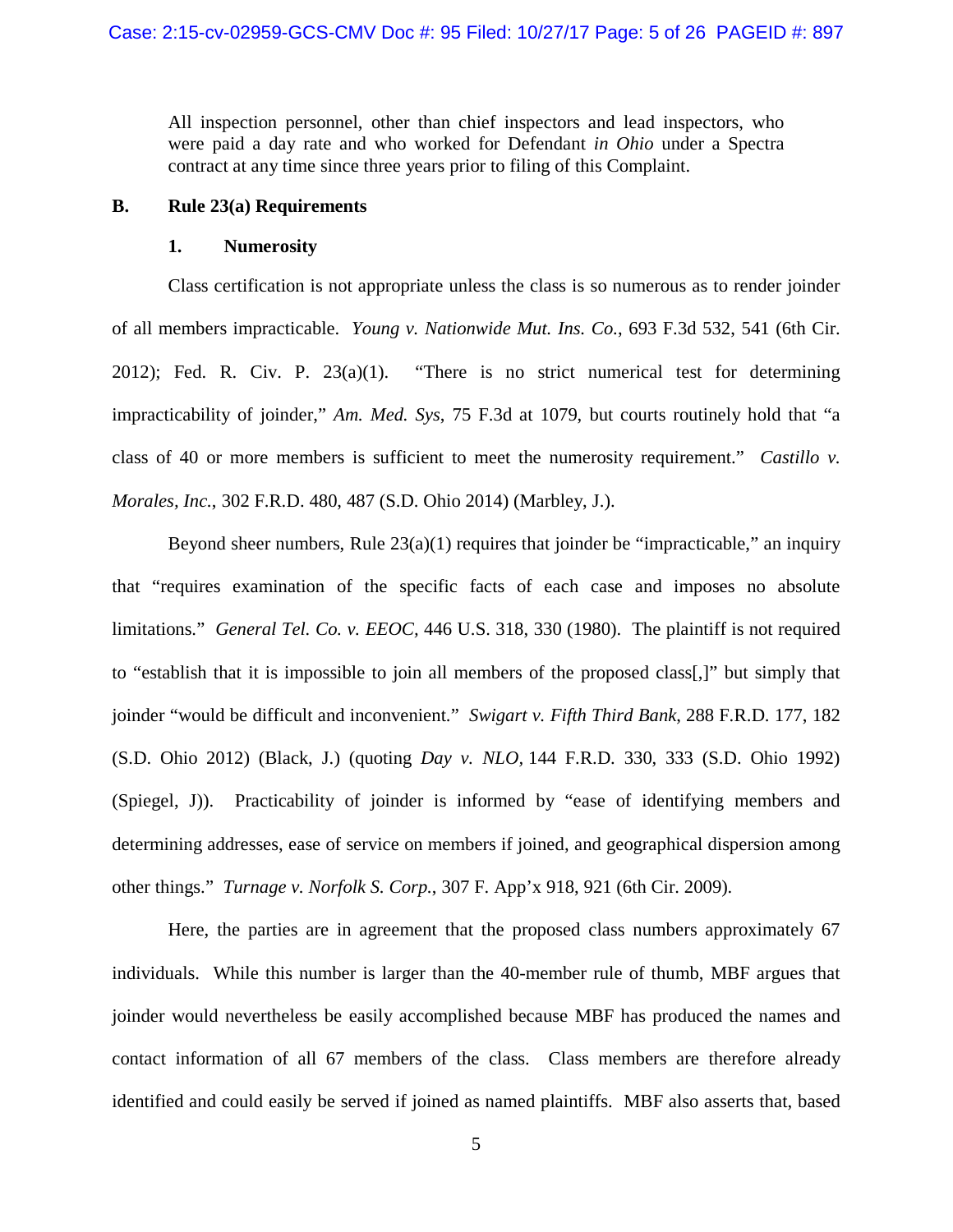on the wages it paid potential class members, inspectors do not lack resources to bring their own individual suits. Finally, MBF argues that judicial economy concerns are not implicated when there is no indication that a multiplicity of suits is imminent.

## **a. Ease of identifying and serving class members**

While MBF is inarguably correct that that "where class members may be easily identified, joinder is…more practicable," *Iron Workers Local Union No. 17 Ins. Fund v. Philip Morris, Inc.*, 182 F.R.D. 523, 530 n.15 (N.D. Ohio 1998), this does not end the Court's inquiry. None of the cases (save one) relied on by MBF in making this argument address an important mitigating factor raised by Plaintiff: employees' fear of their employer's retaliation for pursuing wage and hour claims individually.

This District has recognized that litigating against one's employer is an inherently fraught proposition that may discourage class members from either opting in to an FLSA collective action or asserting their state law wage and hour claims on an individual basis. Thus, even when class member identities are easily determined from employee rosters, joinder is often nevertheless impracticable. *Swigart*, 288 F.R.D. at 183 ("In employment class actions like this one, a class member's potential fear of retaliation is an important consideration in deciding whether joinder is impracticable and thus whether the numerosity requirement is satisfied."); *Castillo*, 302 F.R.D. at 487 (finding joinder impracticable in an employment class action where "the non-trivial fear of reprisal and posture of economic dependency . . . would likely repress the willingness of the class members to bring suit individually"); *Myers v. Marietta Mem'l Hosp.*, No. 2:15-CV-2956, 2017 WL 3977956, at \*3 (S.D. Ohio Sept. 11, 2017) (Marbley, J.) (finding joinder impracticable due to retaliation concerns).

These decisions have cited with approval similar cases from outside this Circuit. *See*, *e.g.*, *Ladegaard v. Hard Rock Concrete Cutters, Inc.,* 2000 WL 1774091, at \*4 (N.D. Ill. Dec. 1,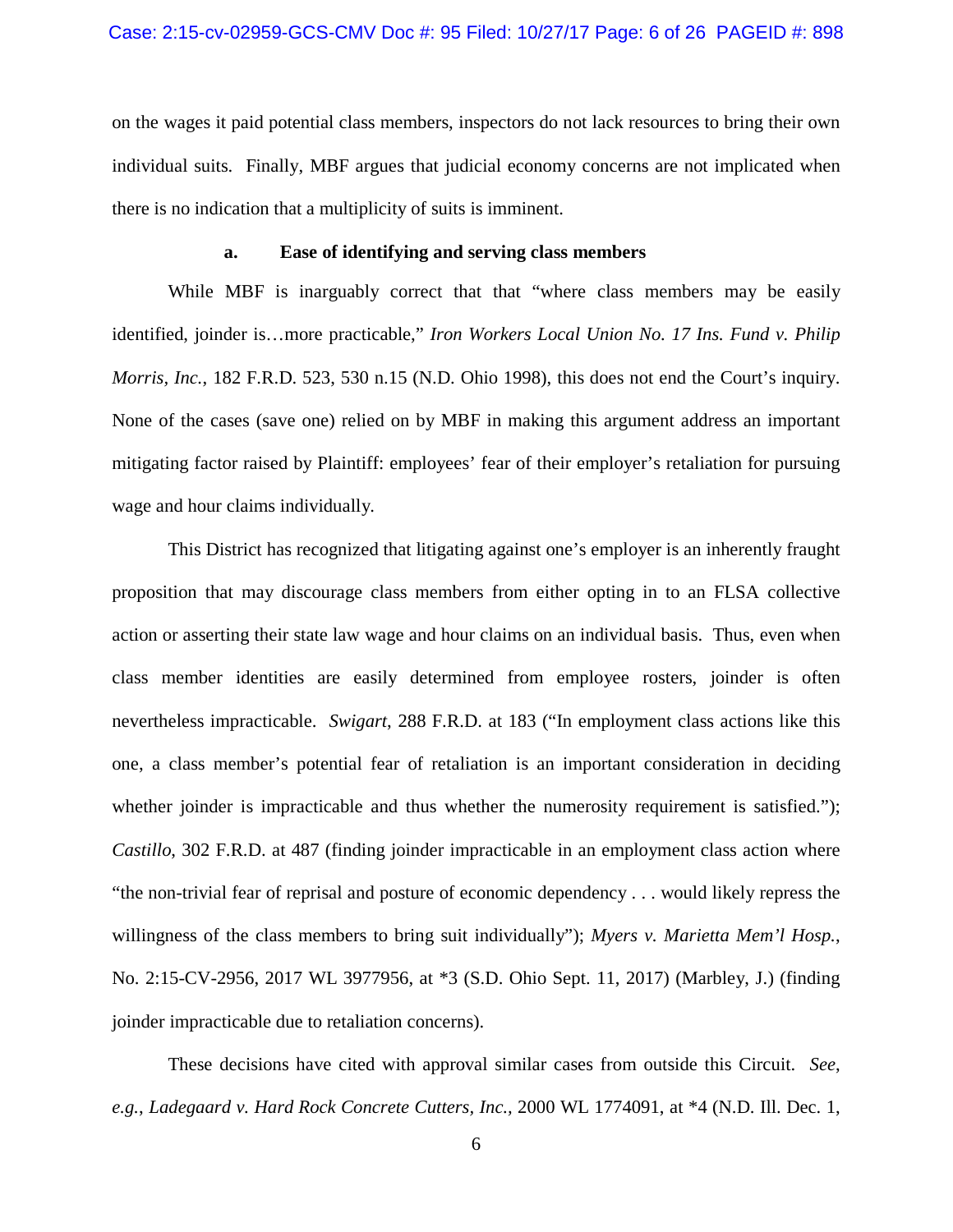#### Case: 2:15-cv-02959-GCS-CMV Doc #: 95 Filed: 10/27/17 Page: 7 of 26 PAGEID #: 899

2000) (finding in an employment class action that joinder was impracticable due to "[t]he possibility of retaliation" and the "economic dependency involved in the employment relationship [which] is inherently inhibiting" and which is not cured by "the availability of the FLSA action"); *Damassia v. Duane Reade, Inc.,* 250 F.R.D. 152, 163 (S.D.N.Y. 2008) ("Indeed, it may be that in the wage claim context, the opt-out nature of a class action is a valuable feature lacking in an FLSA collective action, insofar as many employees will be reluctant to participate in the action due to fears of retaliation."); *Shahriar v. Smith & Wollensky Rest. Grp., Inc.*, 659 F.3d 234, 244 (2d Cir. 2011) ("[A]n employee fearful of retaliation or of being 'blackballed' in his or her industry may choose not to assert his or her FLSA rights."). *See also Sanft v. Winnebago Indus., Inc.,* 214 F.R.D. 514, 524 (N.D. Iowa 2003) (compiling cases holding Rule 23's numerosity requirement satisfied because, where some class members are still employed by the defendant, "concern regarding employer retaliation or reprisal renders individual joinder less practicable").

In *Kennedy v. Virginia Polytechnic Inst. & State Univ.*, cited by MBF, the court dismissed fear of retaliation as a significant factor because the plaintiff had not offered any evidence that potential class members would join but for the potential for employer reprisal. (No. 7-08-CV-00579, 2010 WL 3743642, at \*4 (W.D. Va. Sept. 23, 2010)). However, this District has not required a showing of actual fear of reprisal in order to find joinder impracticable. *Swigart*, 288 F.R.D. at 183; *Castillo*, 302 F.R.D. at 487. Rather, as recognized by the *Ladegaard* court, the employment relationship is "inherently inhibiting." 2000 WL 1774091 at \*4. The low opt-in rate among putative class members (5 out of 67) is itself consistent with fear of reprisal. Moreover, in reply, Plaintiff offered evidence that at least one MBF management employee had suggested to inspectors that MBF should not hire for future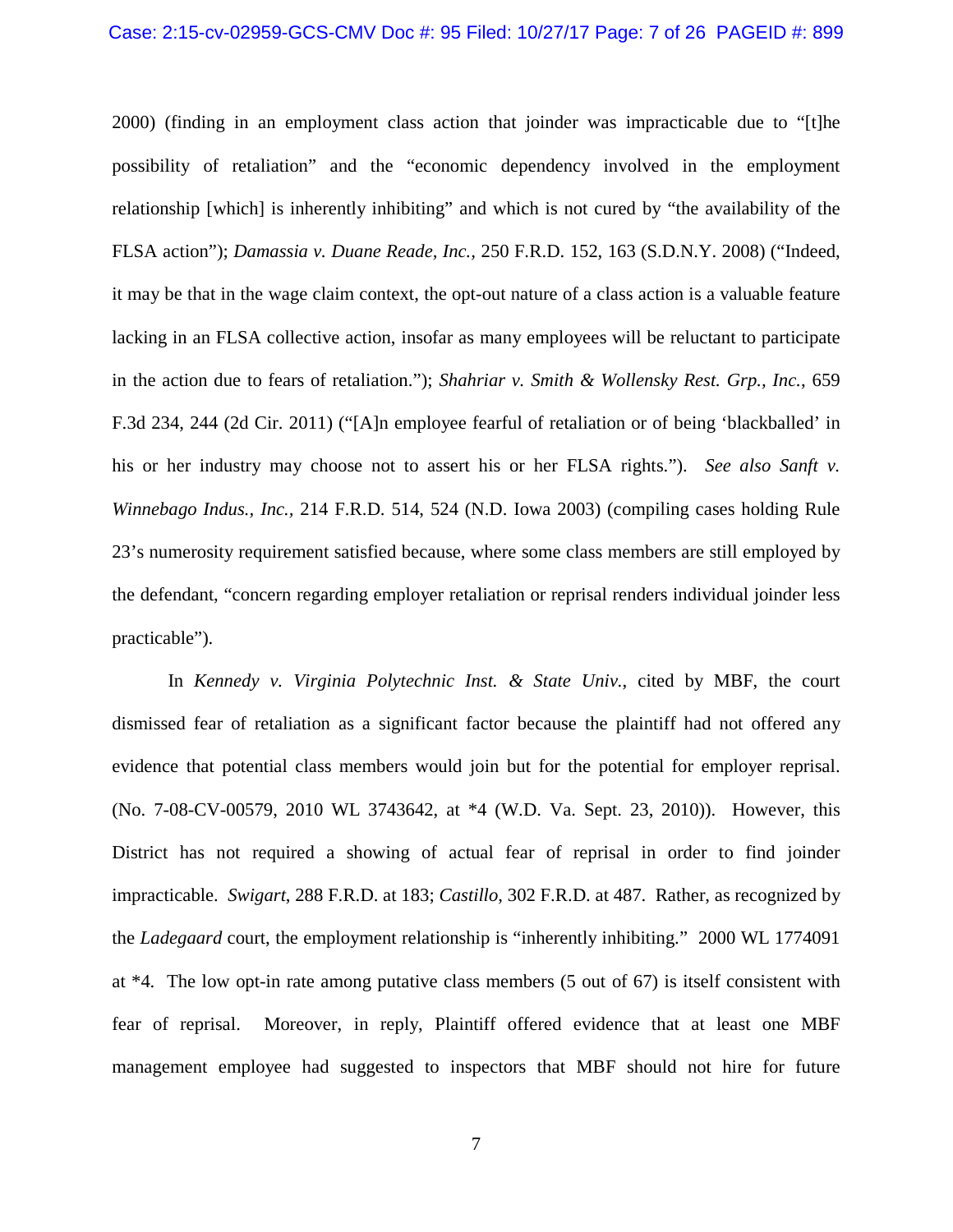assignments any inspectors who joined the FLSA collective action. (Doc. 75-2, Cease and Desist Letter).<sup>[2](#page-7-0)</sup> The Court therefore finds that the ease of identifying and serving class members is outweighed by inspectors' concerns for their job security.

## **b. Class members' financial resources**

Fear of retaliation also informs analysis of the class members' financial resources to bring individual suits. That is, even assuming *arguendo* that their wages are sufficient to absorb the cost of litigation itself, their present resources will often be insufficient to absorb a loss of future employment, making inspectors unlikely to assert their claims on an individual basis. Thus, this factor also does not weigh against the impracticability of joinder.

### **c. Judicial economy**

Finally, MBF is correct that there is no apparent threat of a multiplicity of suits, and therefore class treatment is not necessary to safeguard judicial economy. However, judicial economy alone is not dispositive of the numerosity analysis. The Court finds that, as a whole, Plaintiff has shown that joinder of individual claims is sufficiently impracticable to satisfy Rule 23(a)'s numerosity criterion.

## **2. Commonality**

Under Rule  $23(a)(2)$ , a plaintiff must show that "there are questions of law or fact common to the class." *Davis v. Cintas Corp.*, 717 F.3d 476, 487 (6th Cir. 2013); Fed. R. Civ. P. 23(a)(2). "Although Rule 23(a)(2) speaks of 'questions' in the plural, [the Sixth Circuit has] said that there need only be one question common to the class." *Sprague v. Gen. Motors Corp.*, 133 F.3d 388, 397 (6th Cir. 1998). But not just any common question will suffice; the common

<span id="page-7-0"></span> $2$  Although this letter contains more than one level of hearsay, MBF has not moved to strike it and has therefore waived any objection to the Court's consideration of the letter at the class certification stage. And "[i]n any event, courts have held that on a motion for class certification, the evidentiary rules are not strictly applied and courts can consider evidence that may not be admissible at trial." *Rockey v. Courtesy Motors, Inc.*, 199 F.R.D. 578, 582 (W.D. Mich. 2001).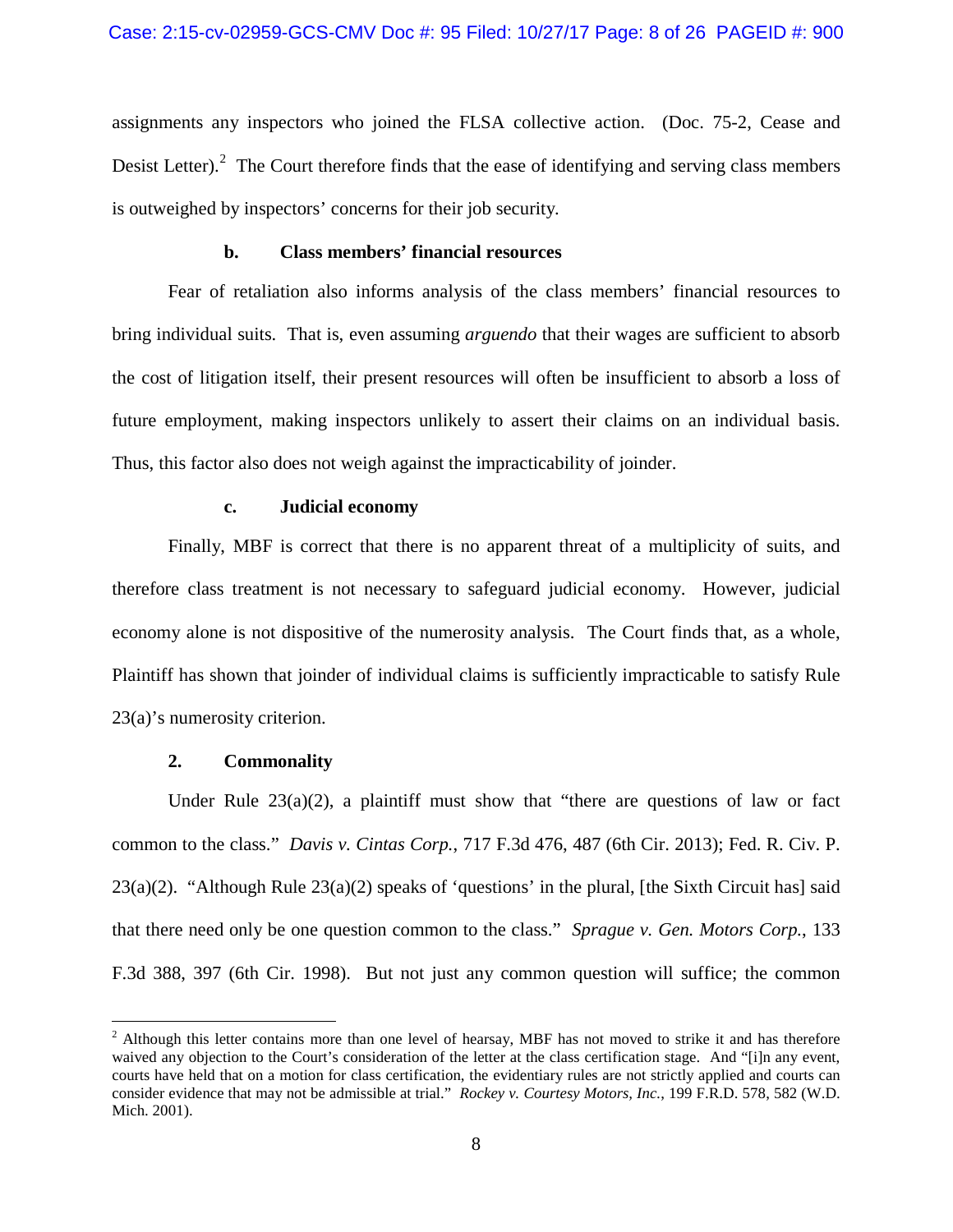questions must be capable of "generat[ing] common answers that are likely to drive resolution of the lawsuit." *In re Whirlpool Corp. Front-Loading Washer Prod. Liab. Litig.*, 722 F.3d 838, 852 (6th Cir. 2013).

Plaintiff has met this requirement. Plaintiff's proposed Rule 23 class litigation centers on his claim that MBF failed to pay overtime wages to its inspectors in violation of the Fair Wage Act and the FLSA. MBF asserts as affirmative defenses that the inspectors are exempt from statutory overtime requirements under the executive, professional, administrative, and highly compensated exemptions. (Doc. 6, Ans.). As explained below, Plaintiff has sufficiently demonstrated that the inspectors' duties relevant to these exemptions were common to all putative class members, and therefore, that questions as to the exemptions' applicability can be resolved in "in one stroke." *Wal-Mart Stores, Inc. v. Dukes*, 564 U.S. 338, 350 (2011).

### **a. Executive exemption**

Employees who work in a bona fide executive capacity are exempt from overtime provisions under the FLSA and the Fair Wage Act. 29 U.S.C.A. § 213(a)(1); Ohio Rev. Code § 4111.03. Federal regulations further explain that the executive exemption covers those (1) who are compensated on a salary basis of not less than \$455 per week, and (2) whose primary duty is management of the enterprise in which the employee is employed or of a customarily recognized department or subdivision thereof; (3) who customarily and regularly directs the work of two or more other employees; and (4) who has the authority to hire or fire other employees or whose suggestions and recommendations as to the hiring, firing, advancement, promotion or any other change of status of other employees are given particular weight. 29 C.F.R. § 541.100.

MBF's corporate representative testified at deposition that none of MBF's inspectors supervise other MBF employees or provide advice as to hiring, firing, or other employee status changes. (Doc. 60-4, Daniels Dep., PAGEID #438). Nor did MBF's representative indicate that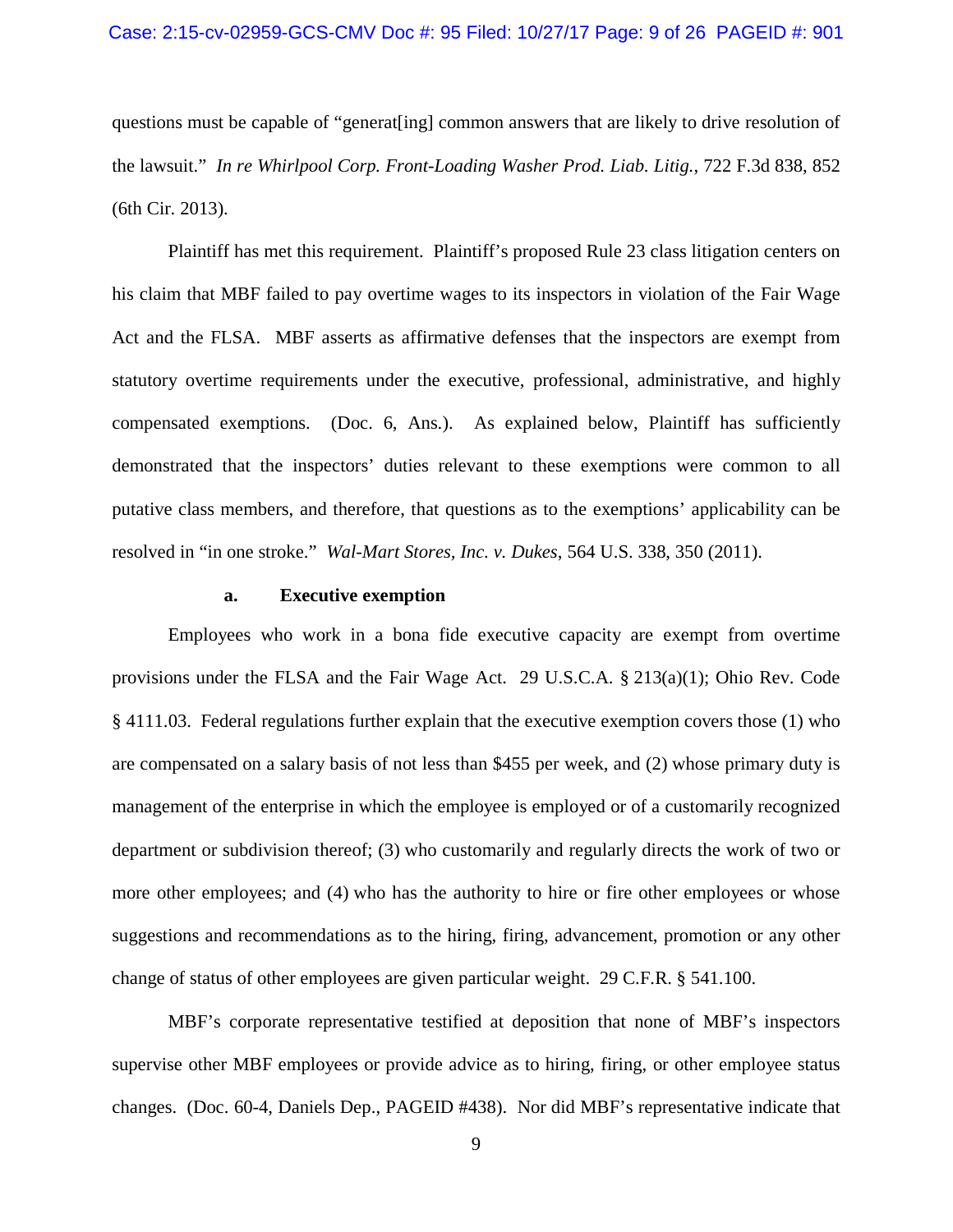these duties vary by inspector discipline or any other variable. (*Id.*). The Court therefore finds that the question of whether the putative class members' job duties fall within the FLSA's executive exemption is a common question susceptible of classwide proof.

#### **b. Professional exemption**

The FLSA and the Fair Wage Act also exempt employees who work in a bona fide professional capacity from overtime protections. 29 U.S.C.A. § 213(a)(1); Ohio Rev. Code § 4111.03. Federal regulations further explain that the professional exemption covers those (1) who are compensated on a salary basis of not less than \$455 per week, and (2) whose primary duty is the performance of work requiring advanced knowledge in a field of science or learning customarily acquired by a prolonged course of specialize knowledge or instruction. 29 C.F.R. §§ 541.300, 541.301(a).

The advanced knowledge required by the second prong of the professional exemption test is knowledge which is "customarily acquired by a prolonged course of specialized intellectual instruction." 29 C.F.R. § 541.300. "Specialized academic training is a standard prerequisite" for professional positions and "possession of the appropriate academic degree" is "the best prima facie evidence" that the employee meets this criterion. *Id.* The requirement that the employee's knowledge be from a field of science or learning serves to distinguish professions such as "law, medicine, theology, accounting, actuarial computation, engineering, architecture, teaching, various types of physical, chemical and biological sciences, pharmacy and other similar occupations that have a recognized professional status" from "the mechanical arts or skilled trades where in some instances the knowledge is of a fairly advanced type, but is not in a field of science or learning." 29 C.F.R. § 541.301(c). The professional exemption is also inapplicable to "occupations in which most employees have acquired their skill by experience rather than by advanced specialized intellectual instruction." 29 C.F.R. § 541.301(d).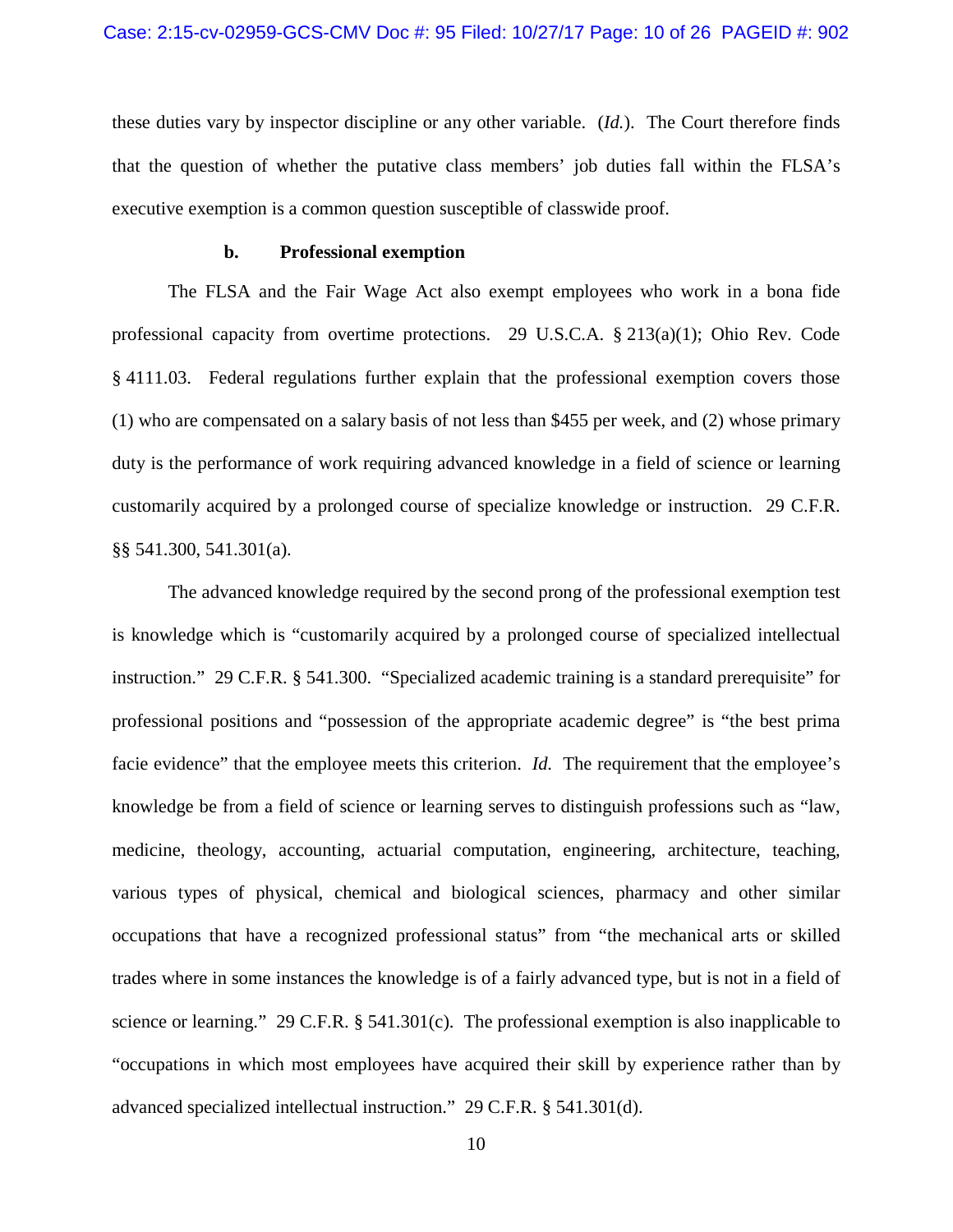#### Case: 2:15-cv-02959-GCS-CMV Doc #: 95 Filed: 10/27/17 Page: 11 of 26 PAGEID #: 903

In this case, when questioned at deposition about any advanced knowledge required of the inspectors making up the putative class, MBF's corporate representative testified that no specific level of education is required. (Doc. 60-3, Robertson Dep., PAGEID #422). Nor did MBF's representative indicate that educational requirements vary by inspector discipline or any other variable. (*Id.*). This is borne out by the job descriptions of Welding Inspector, Utility/Craft Inspector, Electrical Inspector, and EHS (Environmental Health and Safety) Inspector submitted with the parties' briefing, each of which require certain levels of relevant "experience" but contain no advanced academic requirements.<sup>[3](#page-10-0)</sup> (Docs.  $60-13$ ,  $60-15$ ,  $69-3$ ).

The Court therefore finds that MBF treated its inspectors uniformly as to factors relevant to the professional exemption. The question of whether the putative class members' qualifications fall within the FLSA's professional exemption is thus a common question susceptible of classwide proof.

## **c. Administrative exemption**

The FLSA and Fair Wage Act provide a third exemption from their overtime provisions for administrative employees. 29 U.S.C.A. § 213(a)(1); Ohio Rev. Code § 4111.03. This exemption is available for employees (1) who are compensated on a salary or fee basis at a rate of not less than \$455 per week, and (2) whose primary duty is "the performance of work directly related to the management or general business operations of the employer or the employer's customers." 29 C.F.R. §§ 541.200(a), 541.201(a). To meet the second prong of this test, "an employee must perform work directly related to assisting with the running or servicing of the

<span id="page-10-0"></span><sup>&</sup>lt;sup>3</sup> EHS Inspectors are required to hold "an Associate Degree (US) or College Diploma (Canada) in EHS or related field" in addition to four years of relevant EHS work experience. (Doc. 69-3, PAGEID #698). However, an associate degree is insufficient to qualify for the professional exemption. *See* Fair Labor Standards Act Opinion Letter 2007-17, 2008 WL 5483057, at \*2 ("Occupations that require only a four-year degree in any field or a twoyear degree as a standard prerequisite for entrance into the field . . . do not qualify for the learned professional exemption."); 29 C.F.R. § 541.301(e)(7) (stating that paralegals holding only two-year associate degrees do not qualify for the professional exemption).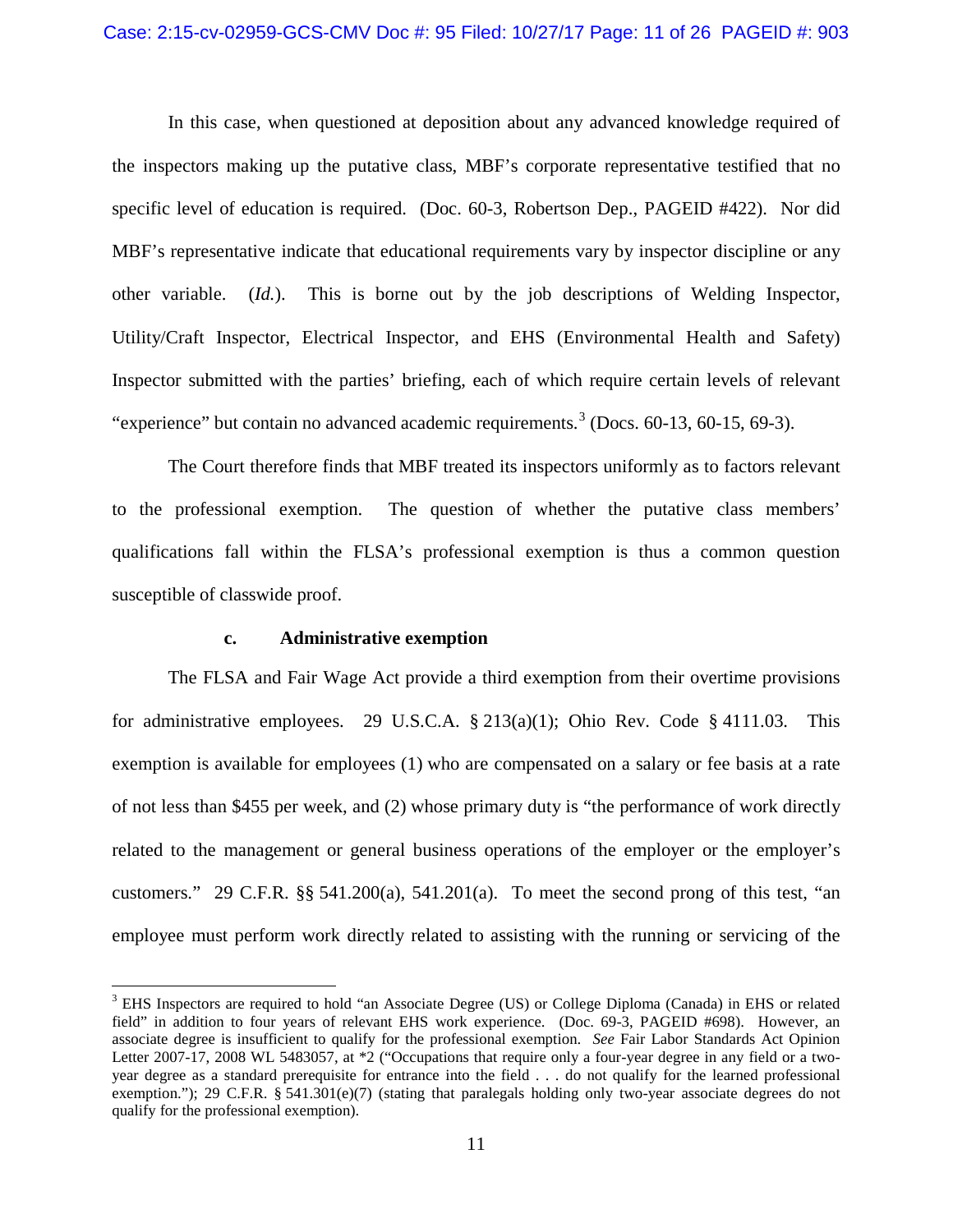#### Case: 2:15-cv-02959-GCS-CMV Doc #: 95 Filed: 10/27/17 Page: 12 of 26 PAGEID #: 904

business, as distinguished, for example, from working on a manufacturing production line or selling a product in a retail or service establishment." *Id.* The Sixth Circuit has stated that "the focus is on whether an employee helps run or service a business—not whether that employee's duties merely touch on a production activity." *Lutz v. Huntington Bancshares, Inc.*, 815 F.3d 988, 995 (6th Cir. 2016), *cert. denied*, 137 S. Ct. 96 (2016).

Here, MBF's business is the provision of inspection services. MBF's corporate representative testified at deposition that the inspectors making up the putative class typically spend approximately 98 percent of their working time in the field, performing those inspection services, as opposed to office work. (Doc. 60-3, Robertson Dep., PAGEID #428). MBF's corporate representative also stated that the division of time between field and office work varies from project to project, and that there would be no way to tell from the inspectors' time sheets whether a particular hour was spent in the field or in the office. (*Id.*, PAGEID #427-28). However, the Court is satisfied that if 98 percent of inspector work is typically spent in the field providing the inspection services that make up MBF's business, the inspectors' primary duties with regard to the applicability of the administrative exemption is a common question that can be determined with classwide proof.

## **d. Highly compensated exemption**

The highly compensated employee exemption applies where (1) an employee makes at least \$100,000 annually,<sup>[4](#page-11-0)</sup> including at least \$455 per week on a salary basis, and (2) the employee customarily and regularly performs any one or more of the exempt duties or responsibilities of an executive, administrative or professional employee. 29 C.F.R.

<span id="page-11-0"></span><sup>&</sup>lt;sup>4</sup> As of December 1, 2016, the annual compensation amount was increased to \$134,004; however, the earlier version of the regulation is applicable to this case filed in 2015. 29 C.F.R. § 541.601(b).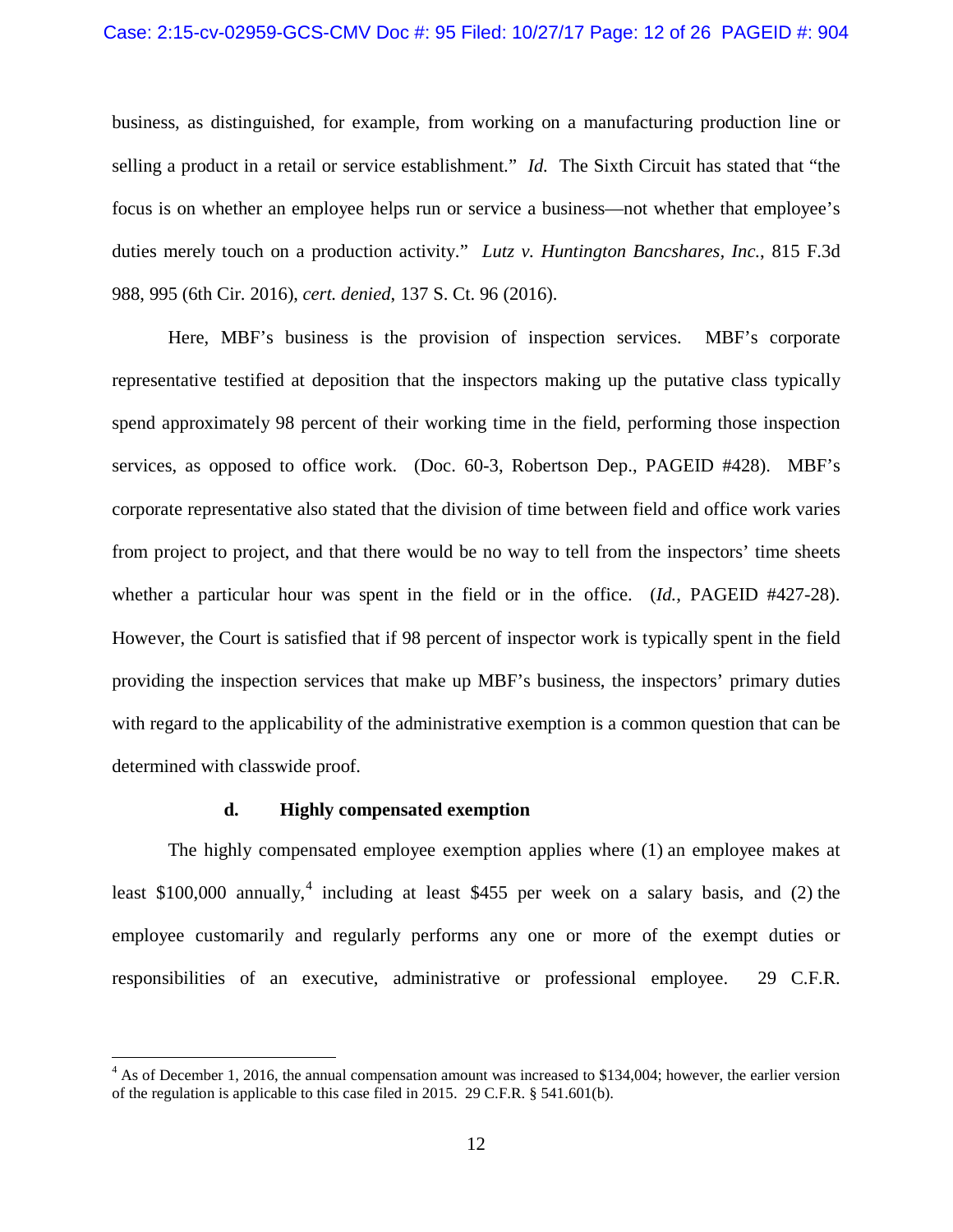§ 541.601(a). The exemption "applies only to employees whose primary duty includes performing office or non-manual work." 29 C.F.R. § 541.601(d).

As stated above, MBF's corporate representative testified that typically only two percent of inspector work is office or non-field work. (Doc. 60-3, Robertson Dep., PAGEID #428). And again, although MBF stated this percentage could vary from project to project, MBF's testimony makes clear that inspectors perform the overwhelming majority of their work in the field. The Court is therefore satisfied at this juncture that the primary duties of the inspectors in regard to the highly compensated exemption pose a common question susceptible to classwide proof.

#### **e. Differences in job duties do not automatically defeat commonality**

MBF spends several pages of its opposition brief listing job duties that are unshared among the various discipline-specific inspectors, arguing that these differences require individualized inquiries that preclude the Court from resolving exemption issues with classwide proof. (Doc. 69, Def.'s Mem. in Opp. at 17–20). *See also Hughes v. Gulf Interstate Field Servs., Inc.* ("*Hughes I*"), No. 2:14-CV-000432, 2015 WL 4112312, at \*5 (S.D. Ohio July 7, 2015) (Sargus, C.J.) (holding that "individualized factual inquiries into whether each putative class member is exempt from overtime compensation requirements forecloses commonality."); *Hendricks v. Total Quality Logistics, LLC*, 292 F.R.D. 529, 541 (S.D. Ohio 2013) (Dlott, C.J.) ("With all three exemptions in play, each requiring different facts to be proved, it will be impossible for the Court to resolve the exemption defenses in one stroke.").

But it was not differences in job duties alone that prevented the *Hughes I* and *Hendricks* plaintiffs from establishing commonality; it was differences in job duties *with respect to the factors relevant to the exemption analyses*. In *Hendricks*, the defendant "submitted evidence demonstrating that the answers to these questions [as to various FLSA exemptions] may vary from one [class member] to the next, especially with regard to how [class members]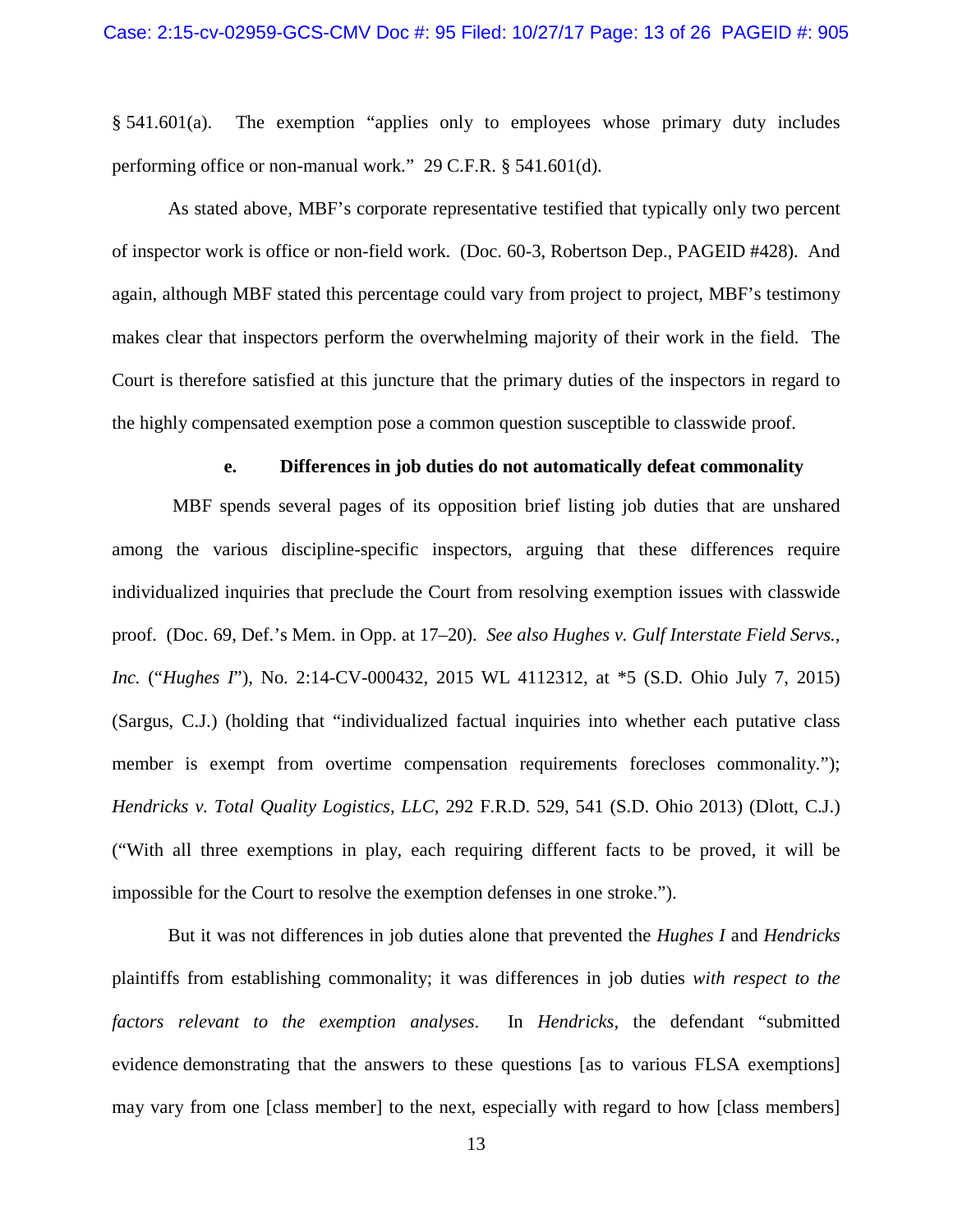#### Case: 2:15-cv-02959-GCS-CMV Doc #: 95 Filed: 10/27/17 Page: 14 of 26 PAGEID #: 906

spend their time in relation to the exemptions at issue, how and when they exercise discretion in carrying out their duties, their authority to hire or fire, and whether they direct the work of other employees." 292 F.R.D. at 540-41. Similarly, in *Hughes I*, the plaintiffs submitted employee affidavits describing their job duties from only a small number of the multiple employee categories at issue. 2015 WL 4112312 at \*5. While these affidavits "touch[ed] on the answers" to some of the questions relevant to various FLSA exemptions "as they pertain to the individual affiants," the plaintiffs were unable to demonstrate that "all individuals in the proposed class would have common answers." *Id.* at \*6.

Here, MBF has not explained how the unshared job duties it lists would affect the Court's analysis of the FLSA exemptions as applied to the putative class, or how they rebut the evidence of uniformity in relevant job duties offered by Plaintiff. Variations in job duties are of no moment to commonality if they are unrelated to the elements of the parties' claims and defenses. As MBF has not identified any relevant factors that vary meaningfully from class member to class member, the Court will be able to determine whether the inspectors' job duties fall within any of the exemptions on a classwide basis without resorting to individual inquiries. Thus, these questions as to the inspectors' exemption status are common questions capable of "generat[ing] common answers that are likely to drive resolution of the lawsuit." *In re Whirlpool Corp.*, 722 F.3d at 852.

Finally, the Court notes for clarity that it is not at this time determining whether any of the FLSA exemptions apply to any particular member of the putative class or the class as a whole. Rather, on the record now before it, the Court concludes only that Plaintiff has offered sufficient evidence that MBF treated the putative class of inspectors uniformly with regard to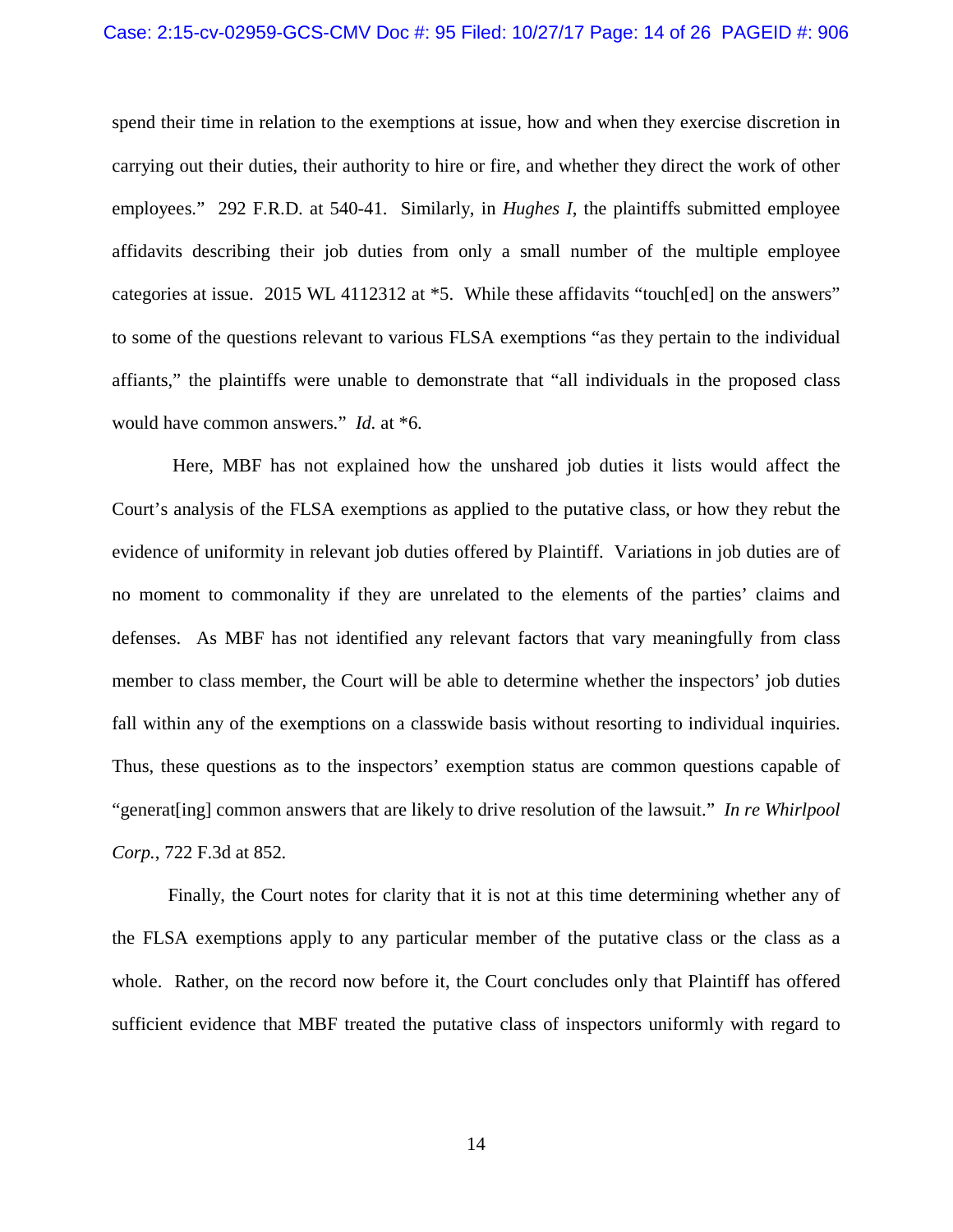### Case: 2:15-cv-02959-GCS-CMV Doc #: 95 Filed: 10/27/17 Page: 15 of 26 PAGEID #: 907

certain elements of those exemptions, such that applicability of the exemptions can later be determined at least in part through classwide proof.

## **3. Typicality**

Rule  $23(a)(3)$  requires that "the claims . . . of the representative parties be typical of the claims . . . of the class." "A claim is typical if it arises from the same event or practice or course of conduct that gives rise to the claims of the other class members, and if his or her claims are based on the same legal theory." *Beattie v. CenturyTel, Inc*., 511 F.3d 554, 561 (6th Cir. 2007). In other words, typicality is satisfied if the class members' claims are "fairly encompassed by the named plaintiffs' claims." *Sprague v. Gen. Motors Corp.,* 133 F.3d 388, 399 (6th Cir.1998) (en banc) (quoting *Am. Med. Sys.,* 75 F.3d at 1082). "This requirement insures that the representatives' interests are aligned with the interests of the represented class members so that, by pursuing their own interests, the class representatives also advocate the interests of the class members." *Whirlpool Corp.*, 722 F.3d at 852–53.

The concepts of commonality and typicality "tend to merge" in practice because they both "serve as guideposts for determining whether under the particular circumstances maintenance of a class action is economical and whether the named plaintiff's claim and the class claims are so interrelated that the interests of the class members will be fairly and adequately protected in their absence." *Dukes,* 564 U.S. at 349 n.5 (quoting *Gen. Tel. Co. v. Falcon*, 457 U.S. 147, 157-58 n. 13 (1982)).

Consistent with this merging, both parties support their typicality arguments by incorporating their submissions on commonality. (Doc. 75, Reply at 12; Doc. 69, Mem. in Opp. at 23). The Court agrees with Plaintiff that he and the putative class have suffered the same alleged injury (misclassification as exempt employees, resulting in unpaid overtime wages). Plaintiff's showing of questions common to the class (*i.e.*, the applicability of the FLSA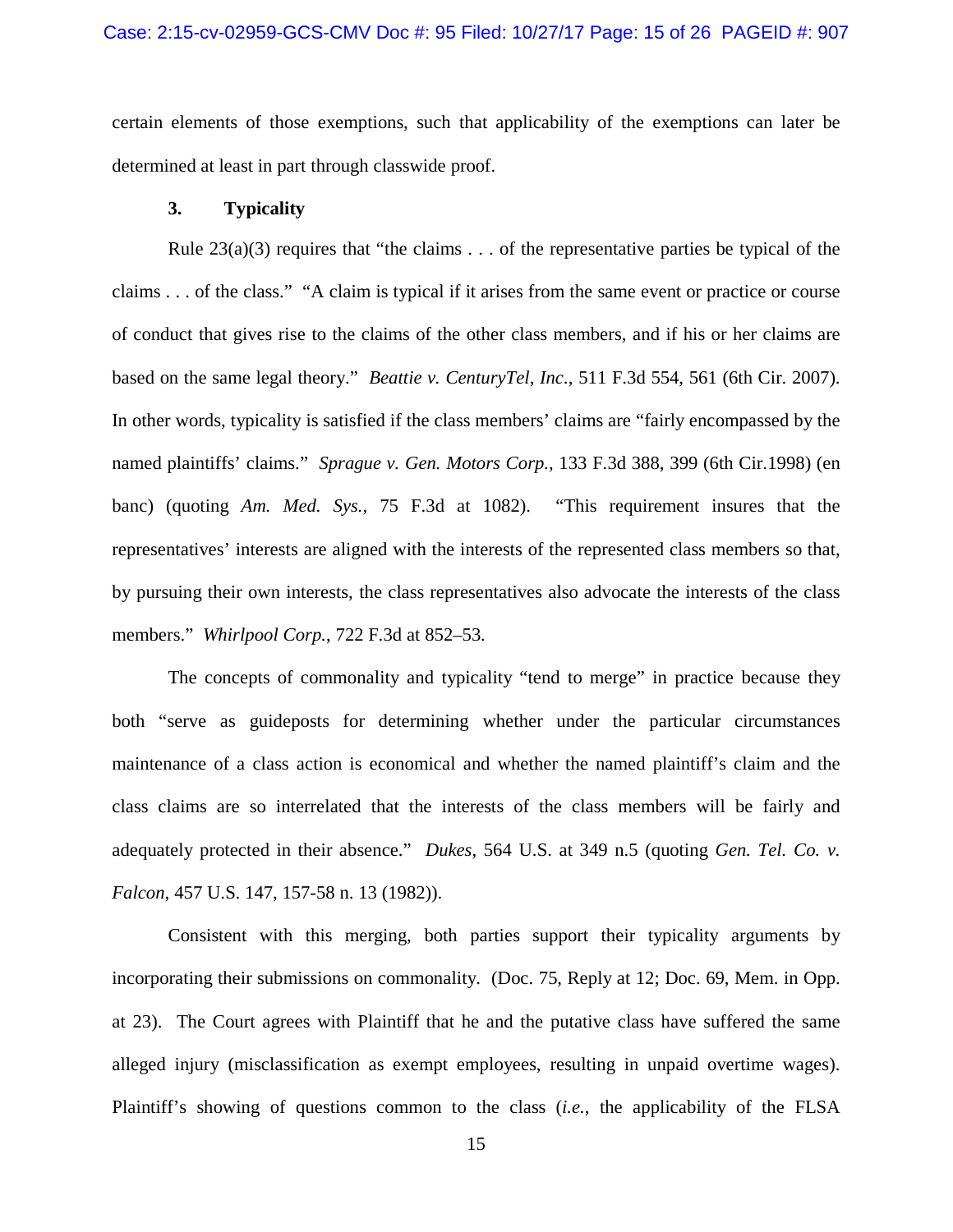### Case: 2:15-cv-02959-GCS-CMV Doc #: 95 Filed: 10/27/17 Page: 16 of 26 PAGEID #: 908

exemptions that go to the heart of Plaintiff's claims and MBF's defenses) therefore satisfies Plaintiff's burden of demonstrating that the class's claims are "fairly encompassed by the named plaintiffs' claims." *Sprague,* 133 F.3d at 399.

## **4. Adequacy**

Rule 23(a)(4) allows certification only if "the representative parties will fairly and adequately protect the interests of the class." "This prerequisite is essential to due process, because a final judgment in a class action is binding on all class members." *Am. Med. Sys.,* 75 F.3d at 1083. Class representatives must meet two criteria to satisfy adequacy: "(1) the representative must have common interests with unnamed members of the class, and (2) it must appear that the representatives will vigorously prosecute the interests of the class through qualified counsel." *Id.*

MBF does not contest that Plaintiff and his legal counsel are adequate representatives of the putative class. (Doc. 69, Mem. in Opp. at 23). The Court also finds that Plaintiff's interests, in seeking unpaid overtime wages resulting from alleged misclassification as an exempt employee in violation of the FLSA and the Fair Wage Act, align with those of the class, who seek the same remedy arising from the same alleged statutory violation. There is no evidence of any conflict of interest that would prevent Plaintiff from fairly and adequately representing the interests of the class. Additionally, Plaintiff's counsel has submitted a "firm resume" documenting extensive experience as class counsel in wage and hour litigation, demonstrating that Plaintiff's counsel is able to fairly and adequately represent the interests of the class. (Doc. 60-16). The Court therefore finds that Plaintiff has satisfied Rule 23's adequacy requirement.

## **C. Rule 23(b)(3) Requirements**

To certify a class under Rule 23(b)(3), the Court must find both that (1) questions of law or fact common to class members predominate over any questions affecting only individual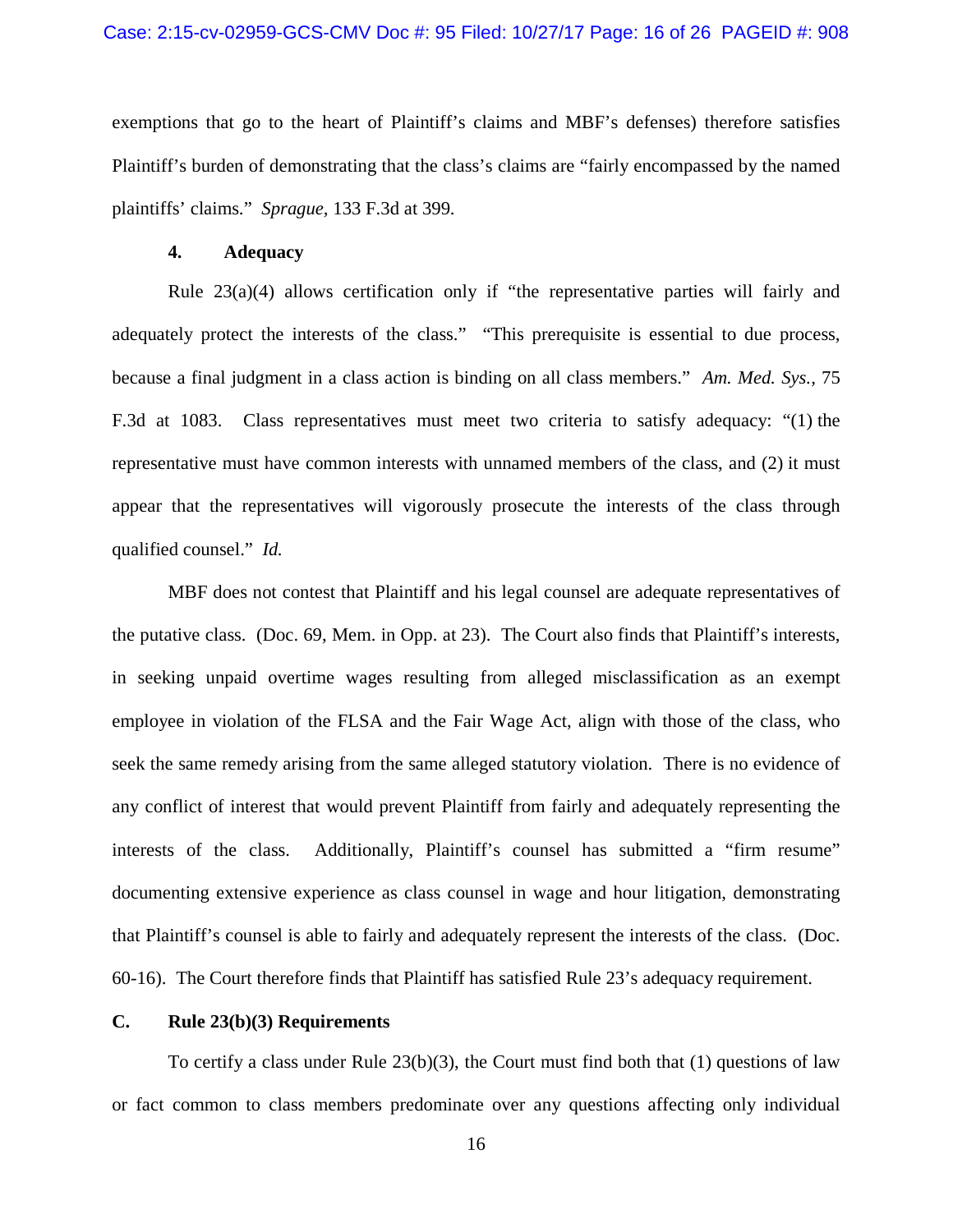members and (2) class treatment is superior to other available methods for fairly and efficiently adjudicating the controversy. Fed. R. Civ. P.  $23(b)(3)$ . As the Advisory Committee's Notes of 1966 indicate, the purpose of Rule 23(b)(3) is to "achieve economies of time, effort, and expense, and promote, uniformity of decision as to persons similarly situated, without sacrificing procedural fairness or bringing about other undesirable results" where other provisions of Rule 23(b) are not applicable.

### **1. Predominance of common questions**

The predominance requirement "tests whether proposed classes are sufficiently cohesive to warrant adjudication by representation." *Amchem Prod., Inc. v. Windsor*, 521 U.S. 591, 594 (1997). "To meet the predominance requirement, a plaintiff must establish that issues subject to generalized proof and applicable to the class as a whole predominate over those issues that are subject to only individualized proof." *Young*, 693 F.3d at 544 (quoting *Randleman v. Fid. Nat. Title Ins. Co.*, 646 F.3d 347, 352–53 (6th Cir. 2011)). "Plaintiffs need not prove that every element can be established by classwide proof." *Sandusky Wellness Ctr., LLC v. ASD Specialty Healthcare, Inc.*, 863 F.3d 460, 468 (6th Cir. 2017) (citing *Bridging Communities Inc. v. Top Flite Fin. Inc.*, 843 F.3d 1119, 1124 (6th Cir. 2016), *cert. denied*, No. 16-1336, 2017 WL 1807143 (Oct. 2, 2017)). But the key is to "identify[ ] the substantive issues that will control the outcome," in other words, courts should "consider how a trial on the merits would be conducted if a class were certified." *Sandusky Wellness Ctr.*, 863 F.3d at 468, (quoting *Gene & Gene, LLC v. BioPay, LLC*, 541 F.3d 318, 326 (5th Cir. 2008)). "[T]he fact that a defense may arise and may affect different class members differently does not compel a finding that individual issues predominate over common ones." *Young*, 693 F.3d at 544 (quoting *Beattie*, 511 F.3d at 564 (6th Cir. 2007)).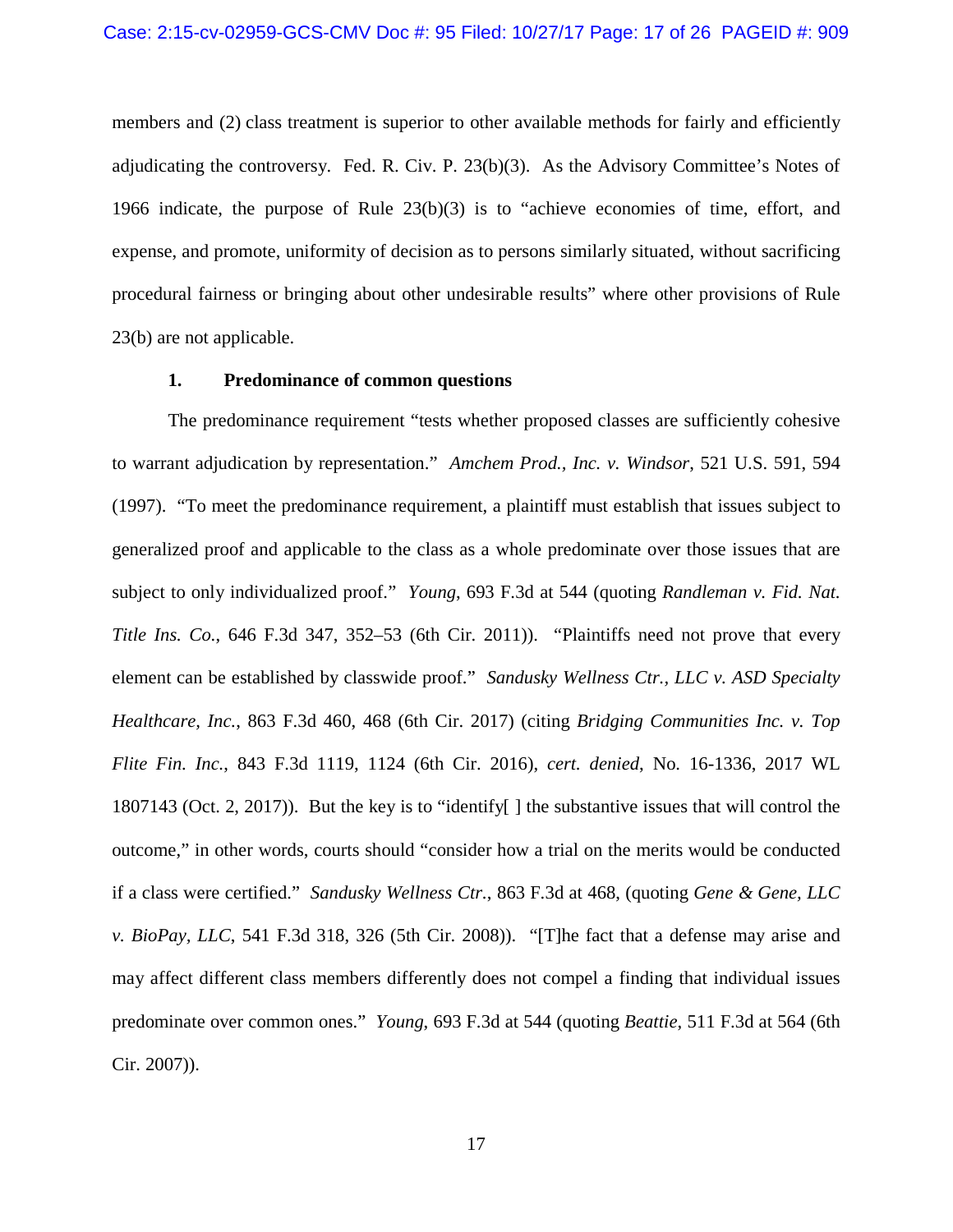As discussed in regard to commonality, Plaintiff has identified multiple questions whose answers will be common to all class members (*i.e.*, whether inspectors' duties fall within the bounds of various FLSA exemptions). The one issue raised by MBF for which individual inquiries may plausibly be required relates to an element common to all of the relevant FLSA exemptions: the salary basis requirement.

In addition to the duties outlined *supra*, the executive, administrative, professional, and highly compensated exemptions from the FLSA and Fair Wage Act overtime provisions each require that the employee in question be compensated "on a salary basis of not less than \$455 per week." 29 C.F.R. §§ 541.100 (executive exemption), 541.200, (administrative exemption), 541.300 (professional exemption), 541.601 (highly compensated exemption). The "salary basis" requirement is met if the employee "regularly receives each pay period on a weekly, or less frequent basis, a predetermined amount constituting all or part of the employee's compensation, which amount is not subject to reduction because of variations in the quality or quantity of the work performed." 29 C.F.R. § 541.602(a). "An employee is not paid on a salary basis if deductions from the employee's predetermined compensation are made for absences occasioned by the employer or by the operating requirements of the business." *Id.*

The parties dispute whether individual inquiries will be necessary to determine whether MBF paid each inspector on a salary basis. Plaintiff argues that MBF's deposition testimony establishes the MBF uniformly paid its inspectors on a "day rate" basis for each day worked, which is inconsistent with the "weekly or less frequent basis" aspect of the salary basis requirement. Therefore, according to Plaintiff, the salary basis issue can be determined through classwide proof. (Doc. 60-1, Pl.'s Mem. in Support at 18–19). In support of this argument, Plaintiff cites a case from the Western District of Texas. *Keen v. DXP Enterprises, Inc.*, 2016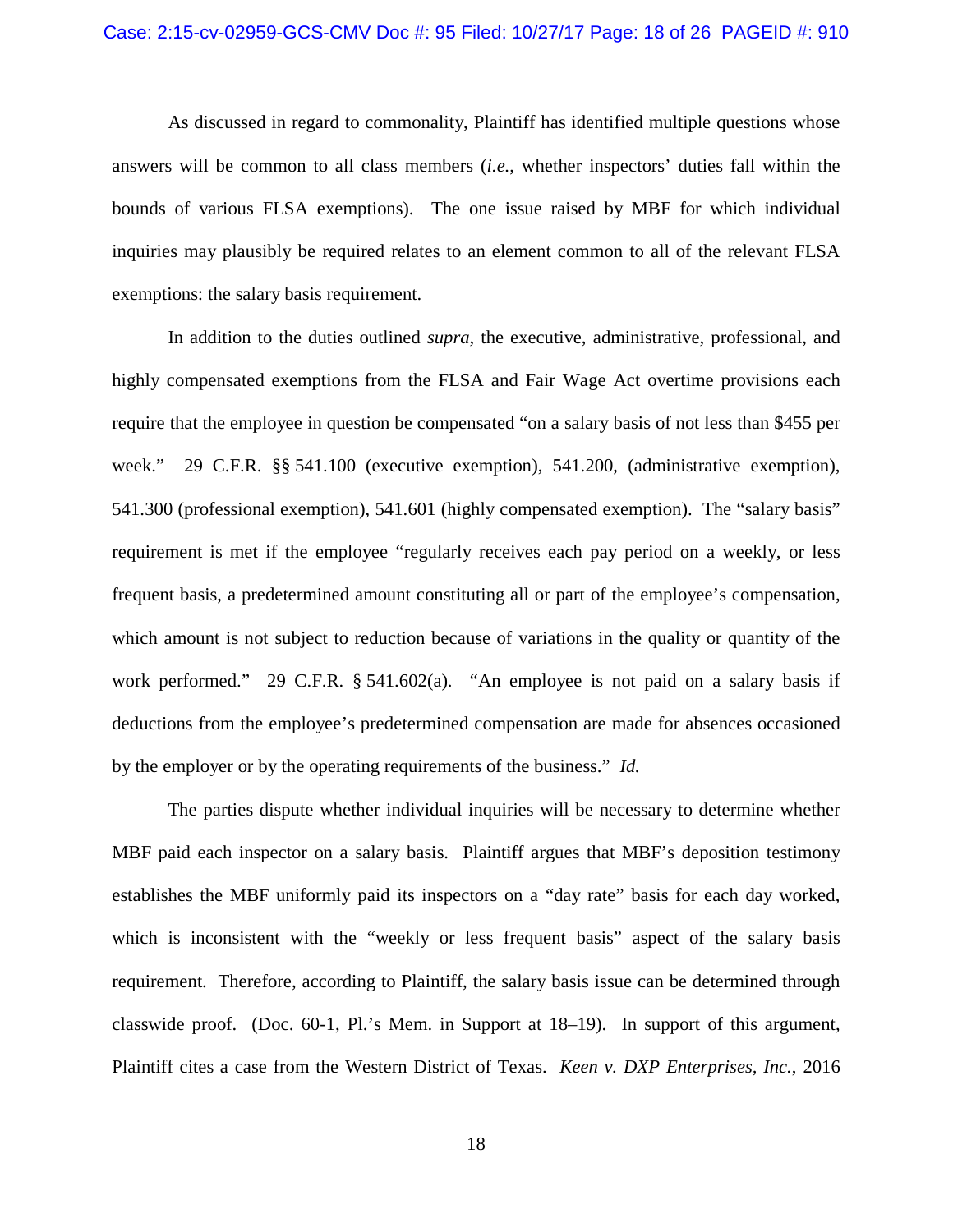WL 3253895, at \*4 (W.D. Tex. June 6, 2016). The *Keen* court determined that an individual plaintiff's day rate compensation did not satisfy the FLSA's salary basis requirement where the plaintiff worked only on an as-needed basis. *Id.*

However, as pointed out by MBF, this District has recently held that day rate compensation can satisfy the salary basis test if the employee in fact received weekly compensation of at least \$455, regardless of whether the compensation was calculated per day or per week. *Hughes v. Gulf Interstate Filed Servs., Inc.* ("*Hughes II*"), 2016 WL 4197596, at \*1 (S.D. Ohio Aug. 8, 2016) (Sargus, C.J.). As noted by the *Hughes II* court, the Sixth Circuit has "squarely held that 'employment agreements are no longer the relevant starting point for whether an employee is paid on a salary basis. The question is therefore not what [a plaintiff] was owed under his employment agreement; rather, the question is what compensation [the plaintiff] actually received.'" *Id.* (quoting *Orton v. Johnny's Lunch Franchise, LLC*, 668 F.3d 843, 848 (6th Cir. 2012)). $5$ 

The Court need not decide at this juncture whether MBF's policy of paying its inspectors on a day rate meets the salary basis requirement of the FLSA exemptions. The Court need only determine whether making such a decision would necessitate individual inquiries that would predominate over the common questions identified by Plaintiff. In this regard, Plaintiff has overstated *Keen*'s holding. While it is true that the Western District of Texas ultimately concluded that Mr. Keen's compensation was inconsistent with the salary basis requirement, it did so after a careful analysis of how much and how often Mr. Keen was actually paid. 2016 WL 3253895 at \*4. Indeed, during several pay periods, Mr. Keen received less than \$455 per week. *Id.* Moreover, *Keen* was not a collective or class action, and thus the court did not need to consider whether the salary basis issue could be resolved on a classwide basis. *Keen* does not,

<span id="page-18-0"></span><sup>&</sup>lt;sup>5</sup> The *Hughes II* decision is currently on appeal to the Sixth Circuit.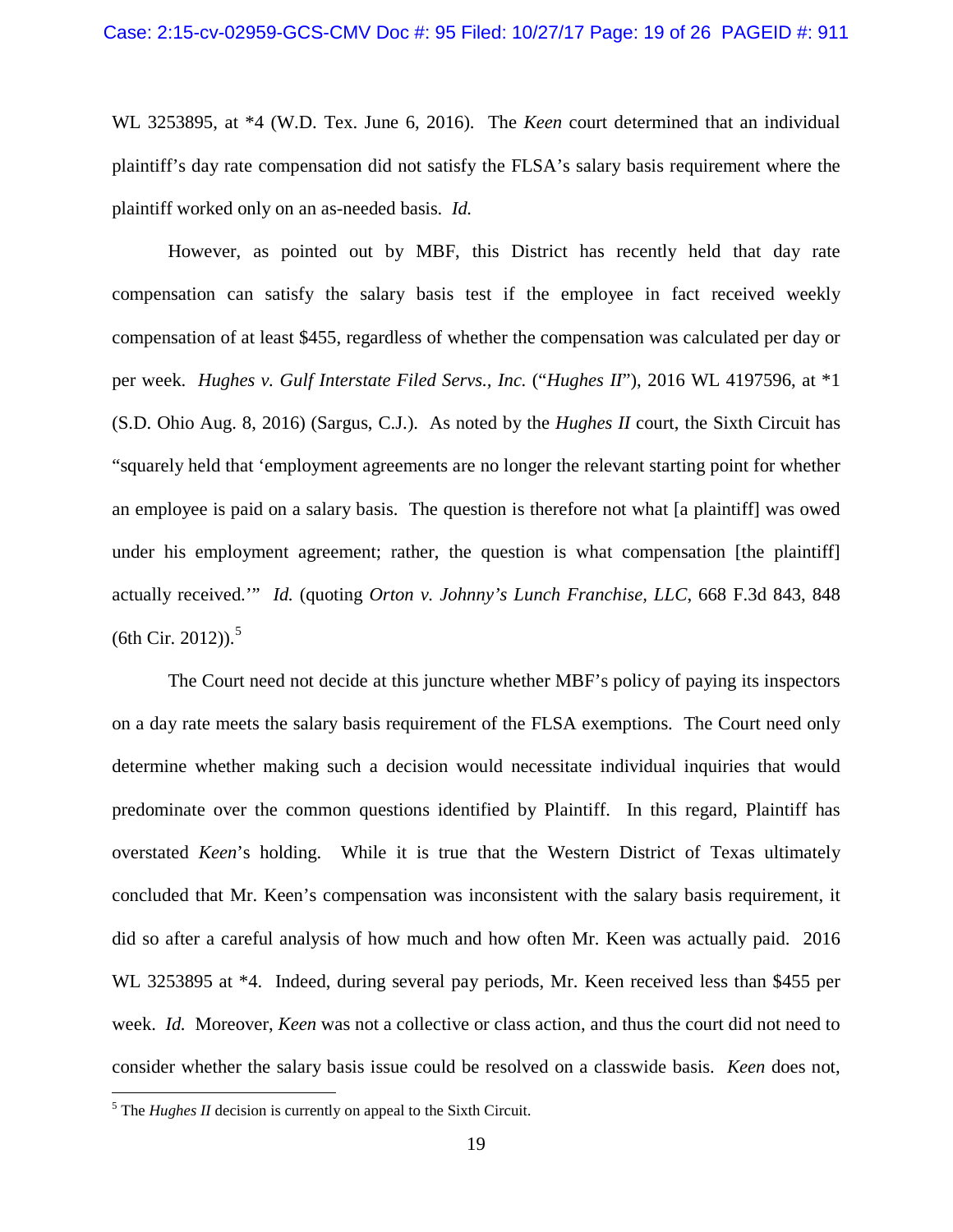therefore, stand for the proposition that an employer policy of paying employees on a day rate can never meet the FLSA's salary basis test.

Because the Sixth Circuit has provided clear guidance that an employee's actual compensation is the starting point for analyzing the salary basis requirement (a point which Plaintiff has not cogently refuted), individual inquiries will be necessary to determine whether each inspector meets the salary basis requirement. However, these individual inquiries will not be so intensive as to predominate over the multiple common questions that Plaintiff has identified. It is evident from the pay statements submitted by MBF (Doc. 69-2) that MBF maintains electronic payroll records, and therefore the parties can calculate each inspector's weekly compensation in a fairly automated fashion that will not require lengthy examination of witnesses. Moreover, the relatively small size of the class (approximately 67 individuals) means that the individual compensation analyses will not take up an inordinate amount of time or resources in comparison to evaluation of the common questions. The Court is therefore persuaded that the necessary individual inquiries will not result in the "myriad mini-trials that Rule 23(b)(3) seeks to prevent." *Sandusky Wellness Ctr.,* 863 F.3d at 470.

### **2. Superiority of the class action mechanism**

Class treatment is superior to other methods of adjudication when it "will promote economy, expediency, and efficiency." *Salvagne v. Fairfield Ford, Inc.*, 264 F.R.D. 321, 330 (S.D. Ohio 2009) (Spiegel, J.). "[W]here many individual inquiries are necessary, a class action is not a superior form of adjudication. However, where a threshold issue is common to all class members, class litigation is greatly preferred." *Vassalle v. Midland Funding LLC*, 708 F.3d 747, 758 (6th Cir. 2013) (quoting *Young*, 693 F.3d at 545).

Rule 23 sets forth four non-exhaustive factors to consider in determining superiority:

20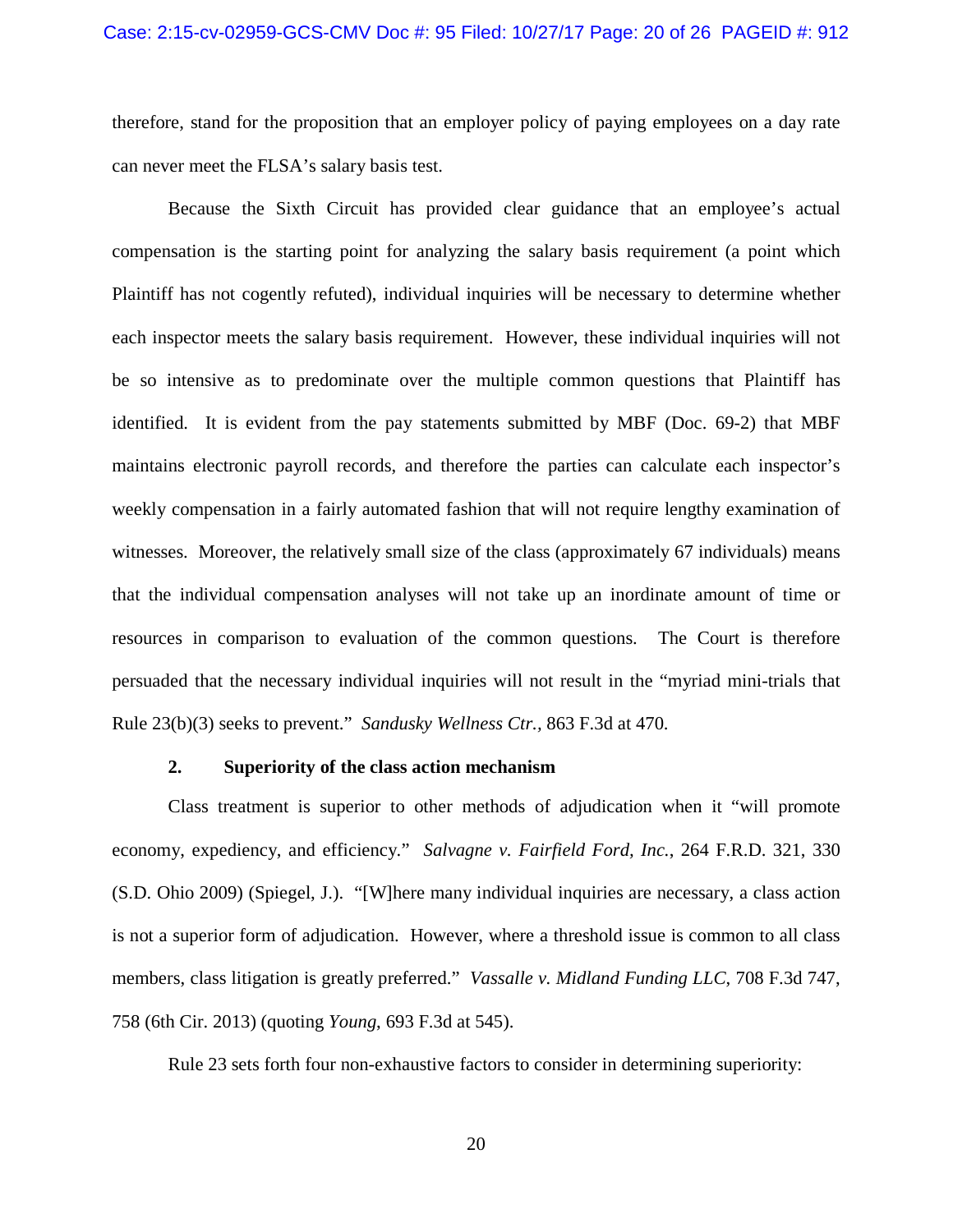(A) the class members' interests in individually controlling the prosecution or defense of separate actions;

(B) the extent and nature of any litigation concerning the controversy already begun by or against class members;

(C) the desirability or undesirability of concentrating the litigation of the claims in the particular forum; and

(D) the likely difficulties in managing a class action.

Fed. R. Civ. P. 23(b)(3). Plaintiff argues, and the Court agrees, that these four factors weigh in favor of class treatment in this case. First, individual class members likely have little interest in commencing or controlling separate actions due to the retaliation concerns discussed *supra*. Second, there are no other currently pending actions related to MBF's failure to pay overtime wages to its inspectors. Third, all putative class members worked in Ohio, making this District an appropriate forum. Fourth, the class action will be manageable given the relatively small class size and limited necessary individual inquiries.

MBF declines to analyze these four enumerated factors beyond characterizing them as not "weigh[ing] heavily—or hardly at all—toward or against certification." (Doc. 69, Mem. in Opp. at 24). While the Court disagrees with this characterization, MBF is correct that the four factors listed in Rule 23(b)(3) are non-exhaustive. MBF argues that class treatment is not superior in this case because the inspectors' claims are not "negative value" claims; attorney's fees are available to successful plaintiffs; a Rule 23 opt-out class action is in conflict with the FLSA's opt-in collective action scheme; and a Rule 23 class judgment on the Fair Wage Act claims may preclude class members from pursuing their individual FLSA claims. All of these arguments lack merit.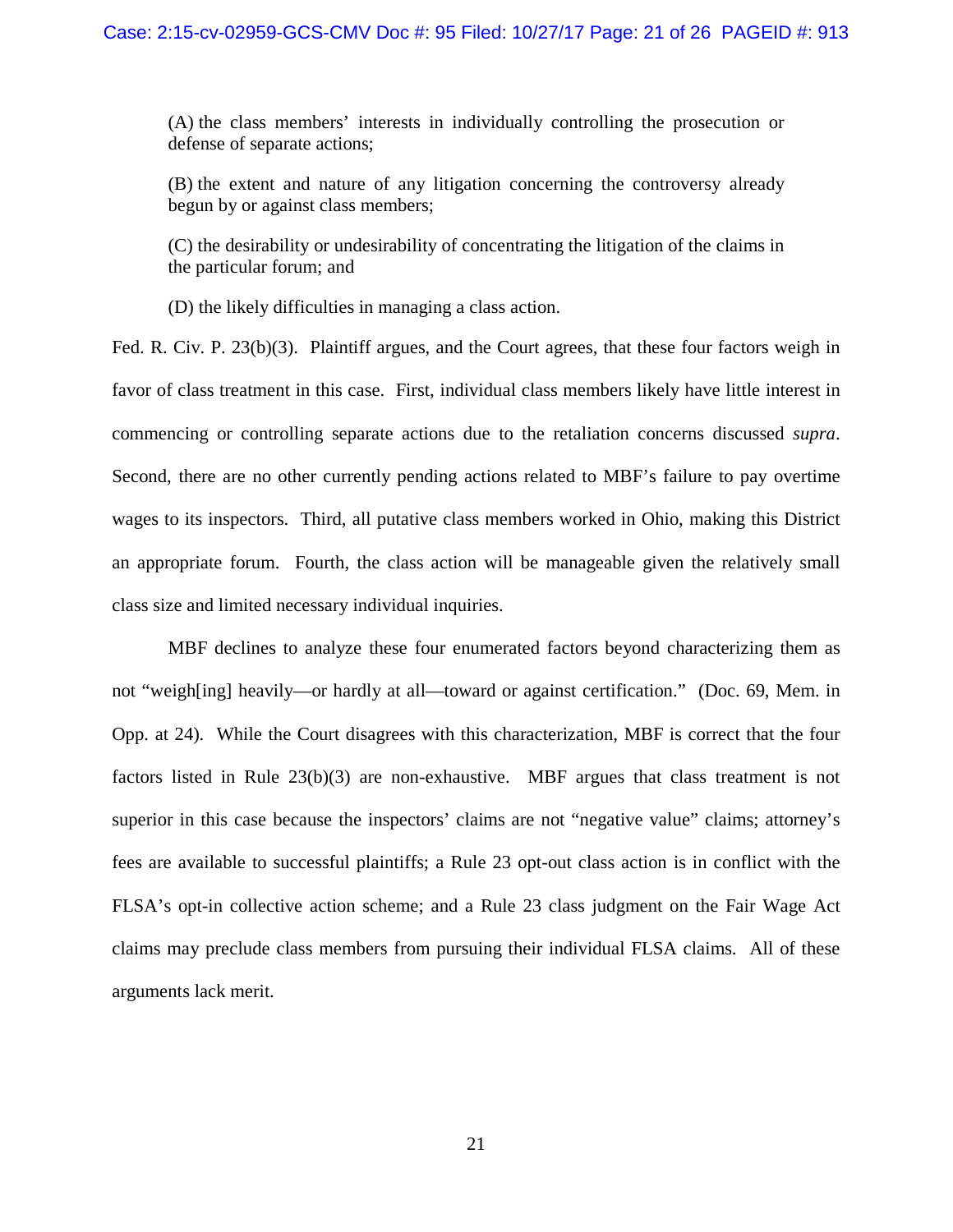## **a. Lack of negative value claims and availability of attorney's fees**

The crux of both the "negative value" and attorney's fees arguments is that the expense of litigation would not preclude inspectors from prosecuting their Fair Wage Act claims individually, and therefore class treatment is not superior to adjudication of individual claims. In many class actions, the likely recovery for each individual class member is so small as to create a net loss for any individual who chooses to pursue an individual lawsuit. "A class action solves this problem by aggregating the relatively paltry potential recoveries into something worth someone's (usually an attorney's) labor." *Amchem*, 521 U.S. at 617 (quoting *Mace v. Van Ru Credit Corp.,* 109 F.3d 338, 344 (7th Cir. 1997)).

Here, MBF argues, the claims of individual class members are large enough to create positive value for the successful plaintiff even without the aggregation of class claims. (Doc. 69, Mem. in Opp. at 27). This is because "the putative class members seek one and one-half times their standard pay for *every hour* over 40 worked in a week. Many worked at MBF for months or even years." (*Id.* (citing Doc. 60-8, Class List)). But the Class List also demonstrates that 21 of the putative class members (that is, nearly one third of the putative class) worked for MBF in Ohio for fewer than 100 days during the class period, and for some inspectors as few as 5 or 8 days. (Doc. 60-8). Therefore, while those class members who worked in Ohio for multiple years may have large enough claims to prevent an individual lawsuit from being cost-prohibitive, many of the class members would still be left with negligible positive, or even negative, value after receiving judgment in their favor.

MBF further asserts that the availability of attorney's fees for successful plaintiffs under Ohio Revised Code § 4111.10(A) should negate any concern over the size of individual claims. *See*, *e.g.*, *Coleman*, 296 F.3d at 449 ("[T]he primary justification for class treatment of these claims is largely absent in this case because the [Equal Credit Opportunity Act]'s provision for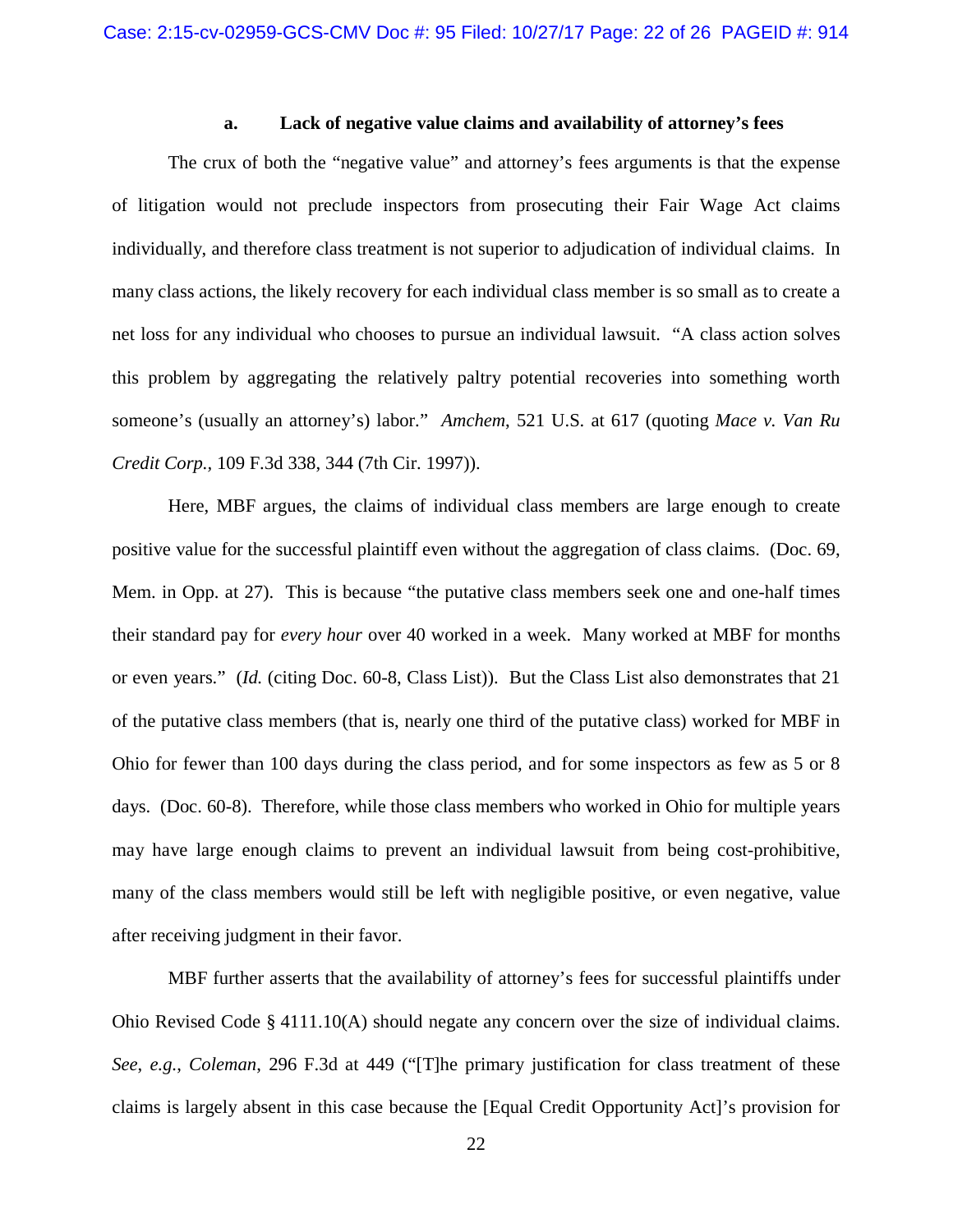#### Case: 2:15-cv-02959-GCS-CMV Doc #: 95 Filed: 10/27/17 Page: 23 of 26 PAGEID #: 915

the award of attorney's fees and costs to successful plaintiffs eliminates any potential financial bar to pursuing individual claims."). But again, the cases relied on by MBF in arguing that individual suits are a feasible alternative to class treatment fail to address the inherent fear of employer reprisal. *See Molina v. Roskam Baking Co.*, No. 1:09-CV-475, 2011 WL 5979087, at \*6 (W.D. Mich. Nov. 29, 2011) (collecting cases within the Sixth Circuit, primarily in the consumer context, in which the presence of a fee shifting provision weighed against superiority of class treatment).

While the fee shifting provision of the Fair Wage Act may "eliminate any potential financial bar to pursuing individual claims," it does not eliminate the reasonable apprehension of inspectors, in an employment-at-will context, that their employer may decide not to assign them further work after losing a suit for unpaid overtime wages. Therefore, the Court finds that the Fair Wage Act's fee shifting provision does not preclude a finding of superiority in this case.

### **b. Interplay of Rule 23 class actions and FLSA collective actions**

MBF argues that certifying the Fair Wage Act claims for "opt out" class treatment under Rule 23 conflicts with the FLSA's "opt in" collective action scheme created by Congress. (Doc. 69, Mem. in Opp. at 27). For this proposition, MBF relies primarily on a case from the Northern District of Illinois holding that

once employees who receive notice have decided whether to opt into the FLSA class, we will have before the Court as plaintiffs all of the present and former employees who wish to pursue a claim for unpaid wages. Each of those persons then will be able to pursue on his or her own behalf state law claims, which cover the very same conduct as the FLSA claim . . . . Because all of the companies' present and former employees will have the chance to decide whether to join the case, and because those who wish to do so will be before the Court, it makes no real sense to the Court to certify a class that will automatically include all of the employees unless they opt out.

*Muecke v. A-Reliable Auto Parts & Wreckers, Inc.*, No. 01 C 2361, 2002 WL 1359411, at \*2 (N.D. Ill. June 25, 2002).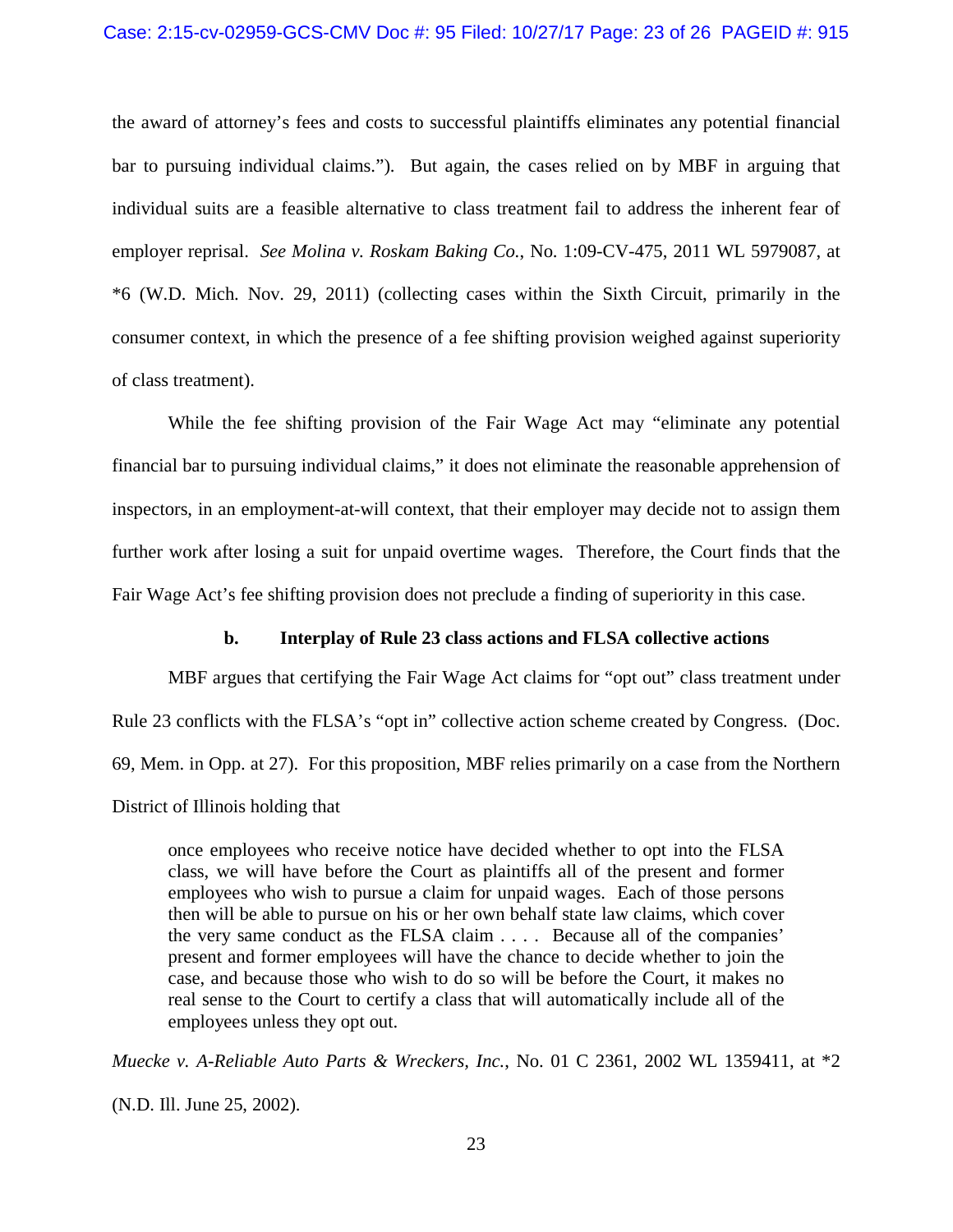But this District has rejected this view of the relationship between Rule 23 and the FLSA several times. "It is well-settled that employees in Ohio can maintain a Rule 23 class relating to their Ohio claims while simultaneously representing a 29 U.S.C. § 216(b) collective action relating to their FLSA claims." *Dillow v. Home Care Network, Inc.*, No. 1:16-CV-612, 2017 WL 2418738, at \*5 (S.D. Ohio June 5, 2017) (Black, J.). *See also, e.g.*, *Swigart*, 288 F.R.D. at 181 ("[T]here is no inherent incompatibility between an opt-in FLSA collective action and an opt-out Rule 23 class action."); *Wade v. Werner Trucking Co.*, No. 2:10-cv-270, 2011 WL 320233, at \*2 (S.D. Ohio Jan. 28, 2011) (Sargus, J.) (there is "nothing inherently incompatible between an FLSA opt-in suit and Ohio Act Rule 23 class action and…they are able to coexist within the same litigation."); *Myers*, 2017 WL 3977956 at \*3 (same, quoting *Wade*); *Laichev v. JBM, Inc.*, 269 F.R.D. 633, 642 (S.D. Ohio 2008) (Barrett, J.) (certifying both collective action under FLSA and class action under Rule 23 for failure to pay overtime under Ohio state statute).

The Court agrees with the analysis of these previous decisions within this District. Given the inherent fear of employer retaliation involved in wage and hour claims, it is not reasonable to assume, as did the *Muecke* court, that "once employees who receive notice have decided whether to opt into the FLSA class, we will have before the Court as plaintiffs all of the present and former employees who wish to pursue a claim for unpaid wages." 2002 WL 1359411 at \*2. As stated above, many employees may choose not to join the FLSA collective action not because they believe they are not aggrieved, but because they wish to preserve the relationship with their employer. A Rule 23 class action is an important tool for those who wish to continue working for their employer while avoiding the reprisal that may arise from affirmatively joining a collective action or commencing an individual action. This factor therefore weighs in favor of the superiority of class treatment.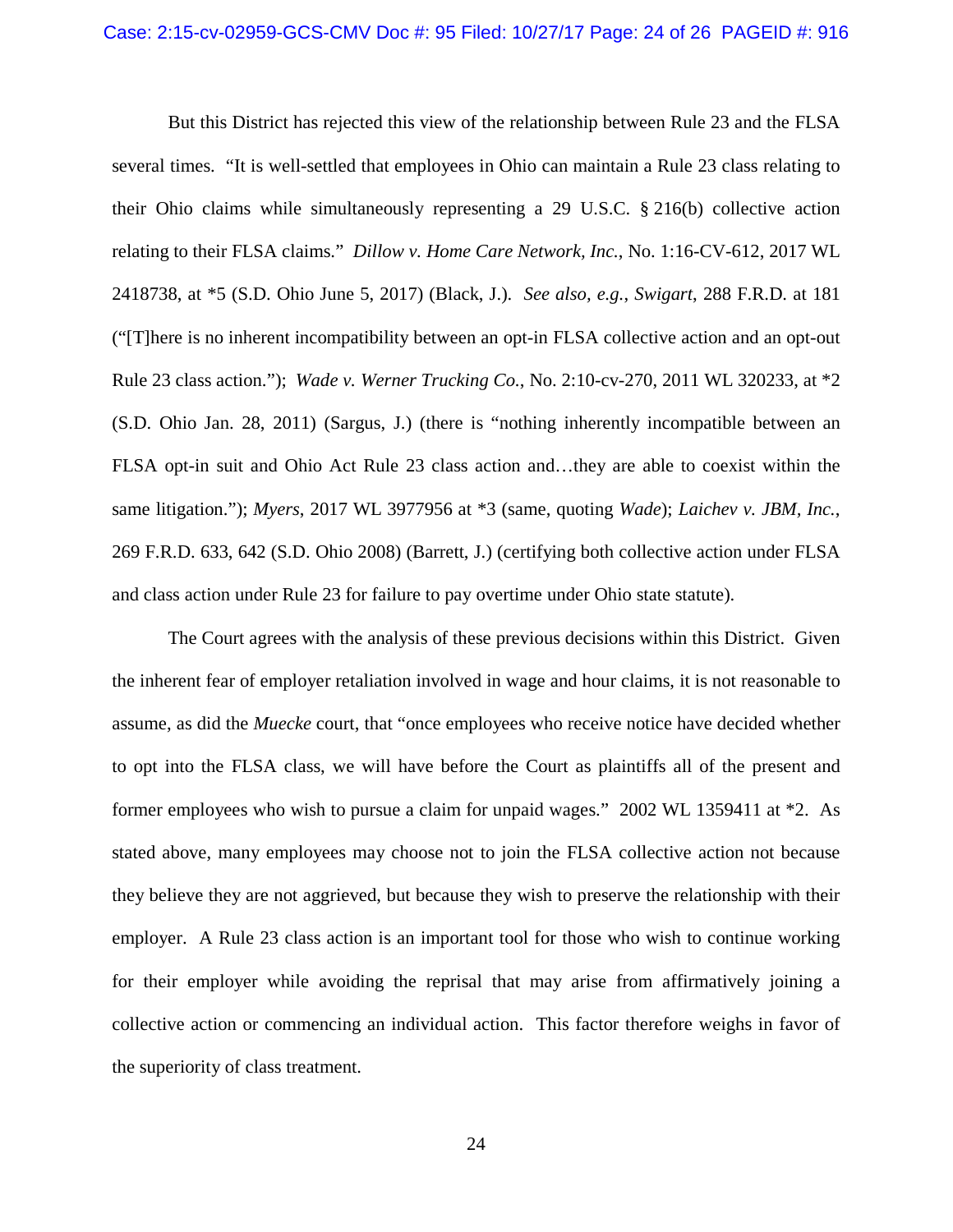### **c. Preclusion of FLSA claims**

Finally, MBF argues that the Court should not certify a Rule 23 class action because, if the Fair Wage Act claims are certified for class treatment, "employees, who neither opt in to the FLSA collective action nor opt out of the state law class action, will be collaterally estopped from asserting FLSA claims in their own right." (Doc. 69, Mem in Opp. at 31 (quoting *Woodard v. FedEx Freight East, Inc.*, 250 F.R.D. 178, 186 (M.D. Pa. 2008))).

MBF's statement of the law is correct: a Rule 23 judgment or settlement will generally preclude later FLSA claims by class members based on the same set of facts. *See Lucas v. JBS Plainwell, Inc.*, No. 1:11-CV-302, 2012 WL 12854880, at \*9 (W.D. Mich. Mar. 8, 2012) (finding the plaintiff's FLSA claims precluded by the settlement of a prior Rule 23 wage and hour class action). Plaintiff cites a handful of cases purporting to reject the preclusive effect of Rule 23 class actions. *E.g.*, *Espenscheid v. DirectSat USA, LLC*, 708 F. Supp. 2d 781, 792 (W.D. Wis. 2010); *Guzman v. VLM, Inc.*, 2008 WL 597186, at \*10 n.11 (E.D.N.Y. Mar. 2, 2008).

Contrary to Plaintiff's assertion, these cases actually conclude that Rule 23 class actions have the preclusive effect described by MBF. But what Plaintiff's cases also correctly recognize is that preclusion of claims that were or could have been asserted in a class action is not unique to hybrid FLSA actions. Rule 23 class actions *always* have a preclusive effect on later claims that were or could have been brought in conjunction with the class action, so long as the other requirements of claim or issue preclusion are met. Thus, the argument that MBF is asserting is an argument not only against hybrid FLSA collective/class actions, but an argument against *all*  Rule 23 class actions.

Obviously, the federal courts are unconvinced that claim or issue preclusion is a sufficient reason to find class treatment inferior to other methods of adjudication, and the Court